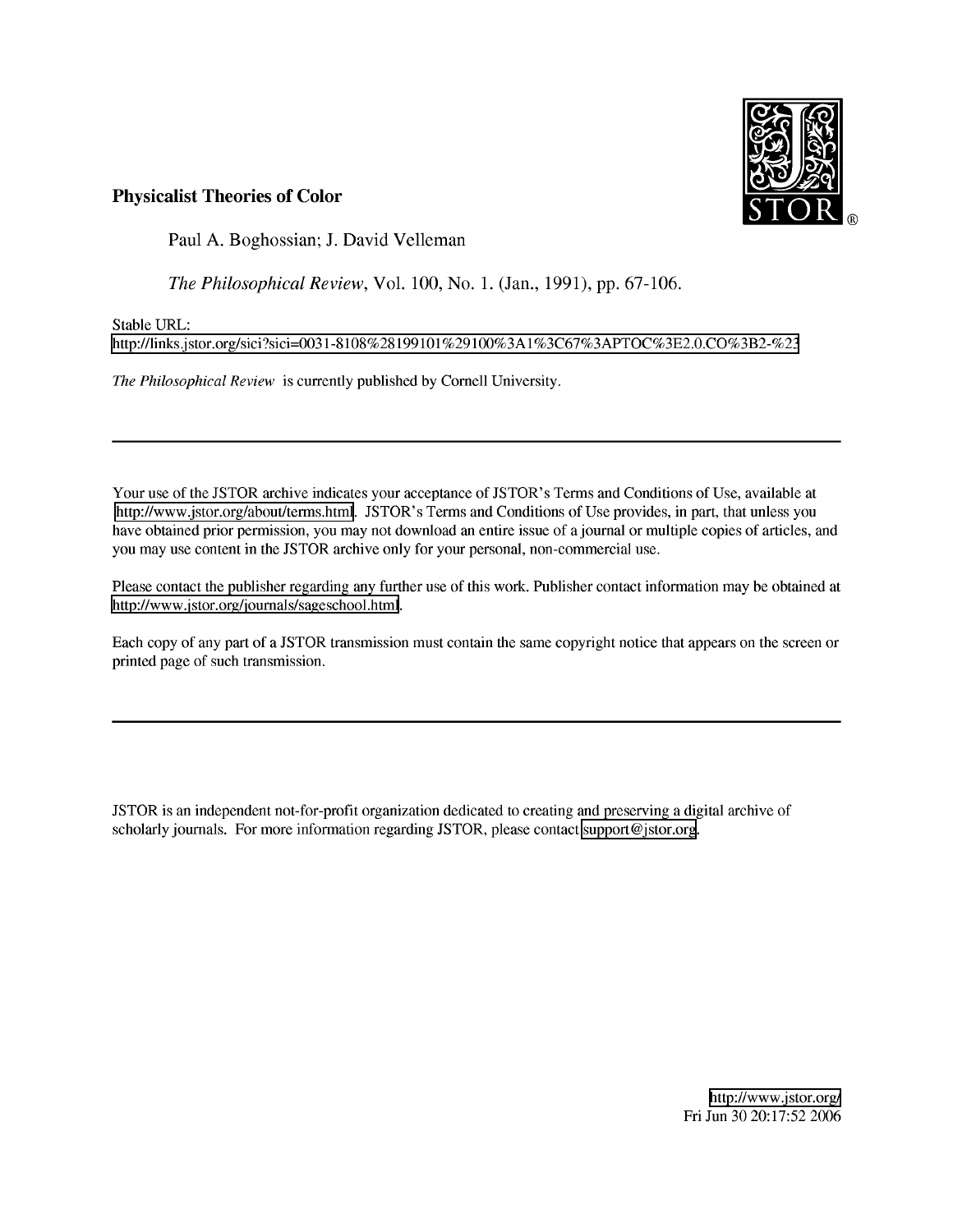# Physicalist Theories of Color<sup>1</sup> Paul A. Boghossian J. David Velleman

## The Problem of Color Realism

The dispute between realists about color and anti-realists is actually a dispute about the nature of color properties. The disputants do not disagree over what material objects are like **1** tually a dispute about the nature of color properties. The disputants do not disagree over what material objects are like. disputants do not disagree over what material objects are like.<br>Rather, they disagree over whether any of the uncontroversial facts about material objects—their powers to cause visual experiences, their dispositions to reflect incident light, their atomic makeup, and so on—amount to their having colors. The disagreement is thus about which properties colors are and, in particular, whether colors are any of the properties in a particular set that is acknowledged on both sides to exhaust the properties of material objects. kather, they disagree over whethe  $maxsup$ , and so on  $-$  amount to t acknowledged on both sides to ex-

In a previous paper we discussed at length one attempt to identify colors with particular properties of material objects—namely, the coors with particular properties of material objects—namely,<br>with their dispositions to cause visual experiences.<sup>2</sup> Here we shall discuss a different and perhaps more influential version of realism, which says that the colors of material objects are microphysical properties of their surfaces.<sup>3</sup> We shall call this theory physicalism about color (physicalism, for short). In order to evaluate this theory, however, we shall first have to clarify some methodological issues. Our hope is that we can bring some further clarity to the question of color realism, whether or not we succeed in our critique of the physicalists' answer.

<sup>&</sup>lt;sup>1</sup>For comments on earlier drafts of this paper, we are grateful to David Armstrong, C. L. Hardin, David Hills, Sydney Shoemaker, and Steve Yablo.  $Yablo.$ 

<sup>2</sup>"Colour as a Secondary Quality," *Mind* 98 (1989), pp. 81-103.  $^{2\alpha}$ Colour as a Secondary Quality," Min

<sup>3</sup>Our earlier paper contained a brief discussion of this theory, pp. 82-83. The present paper can be regarded as expanding on that passage.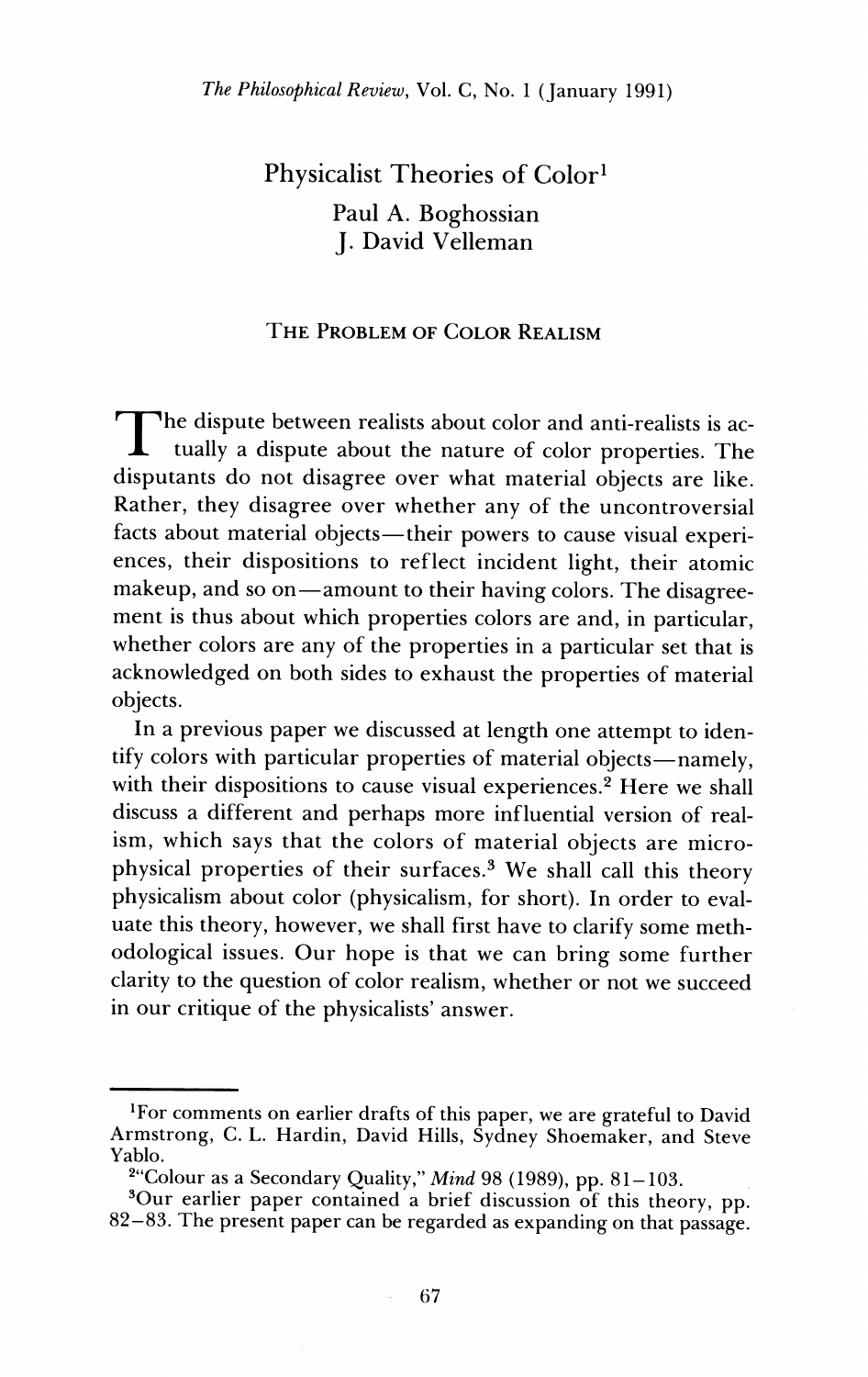#### *Metaphysics and Semantics*

To say that the question of color realism is really about the nature of color properties is not yet to define the question sufficiently. One is tempted to ask, Which are the properties whose nature is at issue?

Of course, the latter question may seem like an invitation to beg the former. For in order to say which properties are at issue in the debate about the nature of colors, one would have to say which properties colors are—which would seem to require settling the debate before defining it. How, indeed, can one ever debate the nature of a property? Until one knows which property is at issue, the debate cannot get started; but as soon as one knows which property is at issue, it would seem, the debate is over.

Well, not quite. One can pick out a property by means of a contingent fact about it. And one can thereby specify the property whose nature is to be debated without preempting the debate. Such indirect specifications are what motivate questions about the nature of properties. One knows or suspects that there is a property playing a particular role, say, or occupying a particular relation, and one wants to know which property it is, given that playing the role or occupying the relation isn't the property in question.

The role in which colors command attention, of course, is their role as the properties attributed to objects by a particular aspect of visual experience. They are the properties that objects appear to have when they look colored. What philosophers want to know is whether the properties that objects thus appear to have are among the ones that they are generally agreed to have in reality.

Yet if the question is whether some agreed-upon set of properties includes the ones that objects appear to have in looking colored, then it is partly a question about the content of visual appearances. When philosophers ask whether colors are real, they are asking whether any of the properties acknowledged to be real are the ones attributed to an object by the experience of its looking colored; and so they are asking, in part, which properties are represented in that experience—which is a question of its content.

#### *What is* Looking Colored?

The foregoing attempt to define which properties are at issue in the question of color realism may seem viciously circular. For we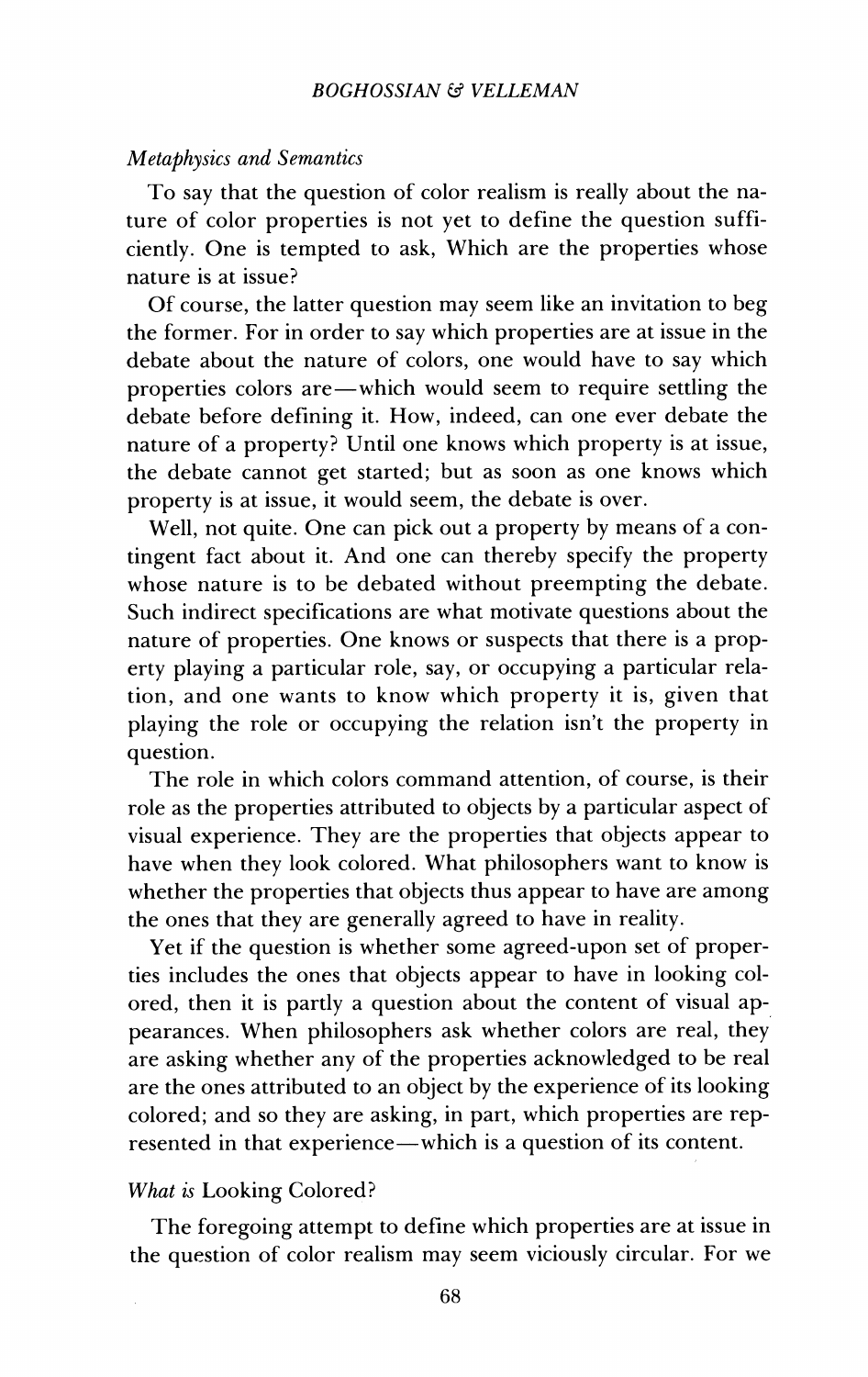identified colors as the properties that things appear to have when they look colored; and how can this description help to pick out the relevant properties? It specifies the properties in terms of their being represented in a particular kind of experience, but then it seems to specify the relevant kind of experience in terms of its representing those properties. Which properties objects appear to have in looking colored depends on what counts as looking colored, which would seem to depend, in turn, on which properties colors are—which is precisely what was to be defined.

This problem is not insuperable, however. The phrase "looks colored" and its determinate cousins—"looks red," "looks blue," and so forth—have a referential as well as an attributive use. That is, one learns to associate these phrases directly with visual experiences that are introspectively recognizable as similar in kind to paradigm instances. Paradigm cases of looking red fix a reference for the phrase "looks red," which then refers to all introspectively similar experiences. We can therefore speak of something'<sup>s</sup> looking red and rely on the reader to know which kind of visual experience we mean, without our having to specify which property red is.<sup>4</sup> There is no circularity, then, in identifying red as the property attributed to objects by their looking red and, more generally, in identifying colors as the properties attributed to objects by their looking colored.<sup>5</sup>

<sup>4</sup>These remarks are intended to apply exclusively to expressions of the form "looks colored." Expressions of the form "seeing something as colored," "appearing to be colored," and so forth, will be interpreted compositionally.

Note that the problem discussed in this passage doesn't preclude "looks red" from *meaning* "visually appears to be red," in the sense of contributing that content to the statements in which it is used. If the kind of experience denoted by "looks red" is the kind that represents its object as red, then the phrase may indeed be used to introduce the content "visually appears to be red." The problem discussed here merely restricts the way in which the phrase may acquire its reference to that kind of experience. (See note 18, below.)

<sup>&</sup>lt;sup>5</sup>Here a further complication arises. We assume in the text that there is a single property represented by all or most instances of looking red. There will certainly be such a property if the way in which experiences qualify as instances of something's looking red is by representing the same property as the paradigm instance. In that case, the paradigm of something's looking red will define a kind of experience whose instances attribute the same property to their objects, and so all instances of looking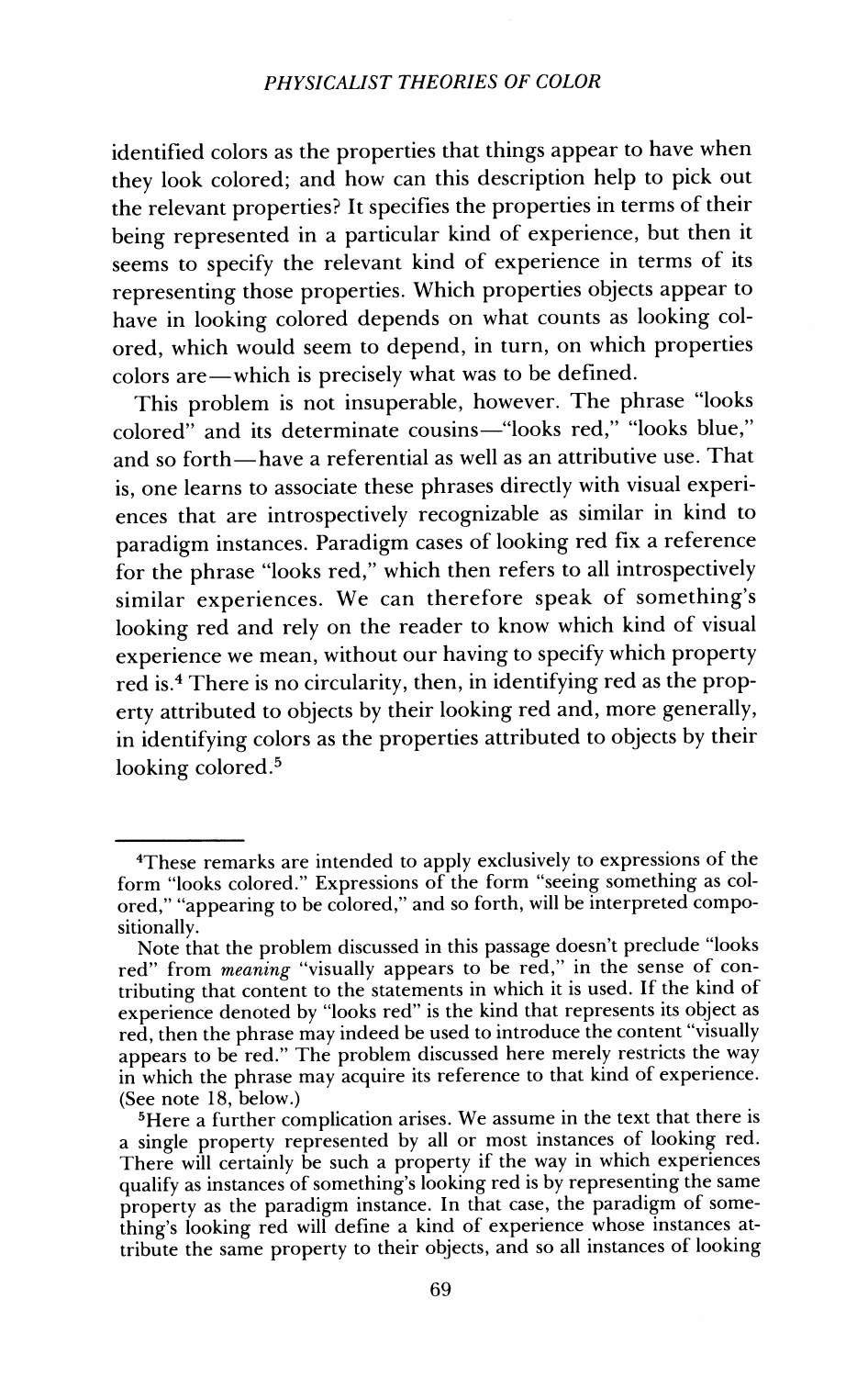#### *Color Experience vs. Color Discourse*

One might think that the references we have stipulated here are simply the references that color terms have anyway, in ordinary discourse. Surely, words like "red" and "blue" are sensory terms, designed to report what is seen. One may therefore feel entitled to presuppose that the term "red," as used in ordinary discourse, already denotes the property that things appear to have when they look red.

Yet the validity of this presupposition may depend on the answer to the question of color realism. For whether the ordinary term "red" always expresses the property that things appear to have in looking red may depend on whether that appearance is veridical or illusory. Suppose that an error theory of color experience is correct, in that the property that things appear to have when they look red is a property that they do not (and perhaps could not) have. In that case, the meaning of "red" in ordinary discourse will be subject to conflicting pressures. The term may

But what if kinds of visual appearance are individuated differently? In that case, the kind of appearance defined by a paradigm case of something's looking red may include appearances representing different properties; and so there may be no property represented in most instances of looking red. Our attempt to attach the name "red" to the property attributed to an object by its looking red will consequently fail, since there will be no single property predominantly satisfying that description.

Physicalists who regard this outcome as a live possibility sometimes think that the reference of "red" cannot be fixed to a single property; and so they make a definition out of the description that we have treated as a reference-fixer. That is, they treat "red" as synonymous with the phrase "the property attributed to an object by its looking red," and they expect the term, so defined, to denote different properties in different circumstances. (See Frank Jackson and Robert Pargetter, "An Objectivist's Guide to Subjectivism About Colour," *Revue Internationale de Philosophie* 160  $(1987)$ , pp.  $127-141$ .

These philosophers may find our usage strange, as we do theirs. But our linguistic differences with them will not prevent us from engaging them in argument. For they believe that red is a microphysical property in some circumstances, in the sense that a microphysical property is the one attributed to an object, in those circumstances, by its looking red. And we shall argue that an object's looking red never represents it as having a microphysical property, under any circumstances at all. Our arguments will therefore address their view, though not necessarily in their terms.

For a related problem, see the following note.

red will represent the same property. The name "red" can then be fixed by the phrase "the property attributed to an object by its looking red."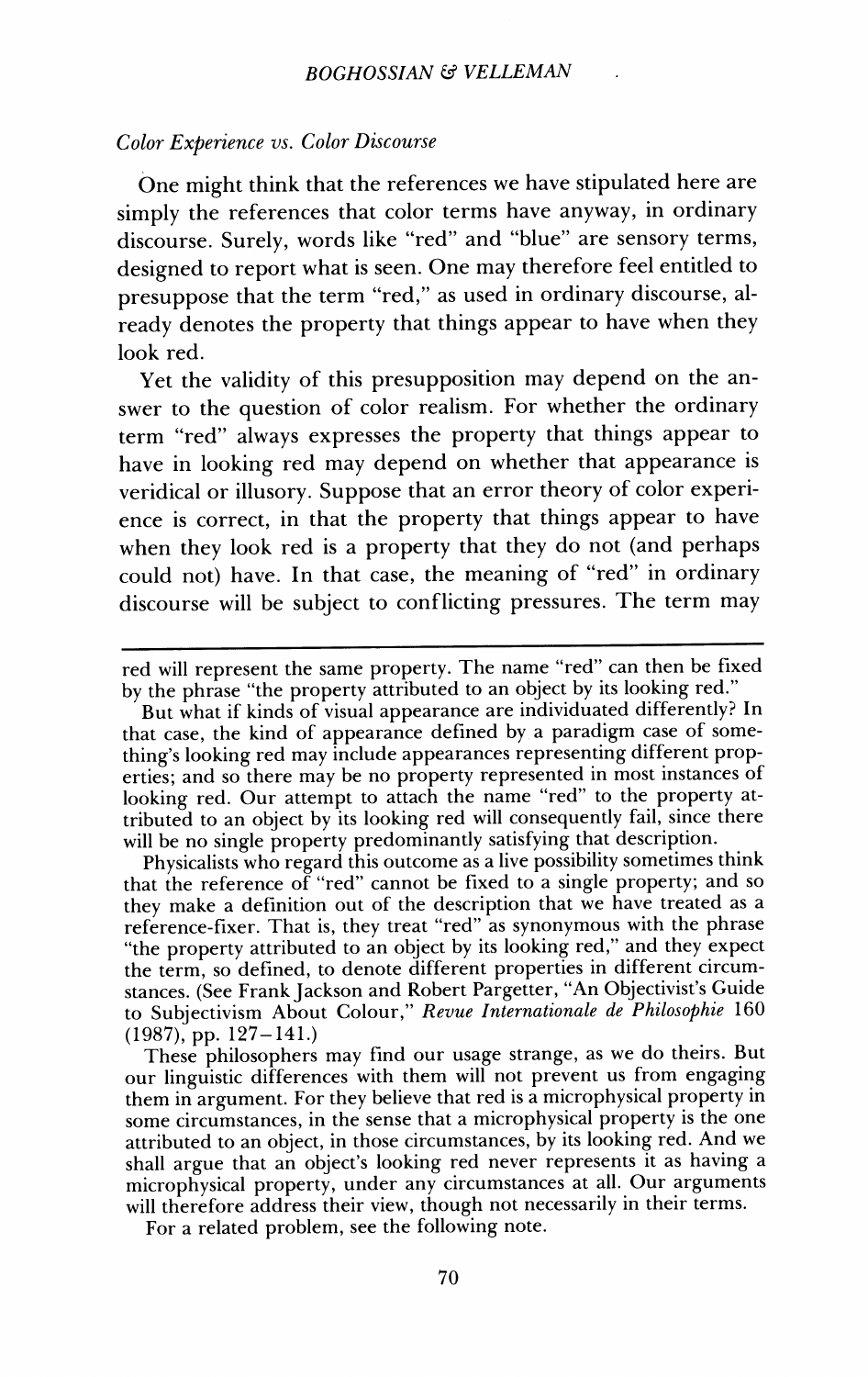still be used to express the property that objects are seen as having when they look red. Yet statements calling objects red in that sense will be systematically false, even if such statements tend to be made, and to garner assent, in reference to objects that have some physical property in common. In the interest of saying what's true, rather than what merely appears true, speakers may then be inclined to shade the meaning of "red" toward denoting whatever property is distinctive of red-looking objects.<sup>6</sup> The pressure towards speaking the truth will thus conflict with the pressure towards reporting the testimony of vision. How the meaning of "red" will fare under these conflicting pressures is hard to predict; it may even break apart, yielding two senses of the term, one to express the content of color experience and another to denote the property tracked by color attributions.

We are not here proposing or defending such an account of

<sup>6</sup>Some may contend that if there is a physical property that's distinctive of red-looking objects, then it will inevitably be the property that's attributed to objects by their looking red. But this contention simply assumes that the content of color experience is determined in a way that's conducive to the truth of physicalism about color—which should not be assumed from the outset. We shall consider at length whether the content of color experience is determined in this way. At the moment we are merely pointing out that until one has ascertained how colors are visually represented, one must allow for the possibility that their visual representation may have a content that is less useful for people to put into words than other facts correlated with color perception. One must therefore allow for the possibility that the content of color talk may diverge from that of color experience.

Some may argue that even if color experiences somehow represented properties other than external properties correlated with them, they would *also* represent those external properties, by virtue of the correlation. In that case, color experiences would attribute two different properties to their objects, and our identification of colors as the properties attributed to objects by color experiences would be ambiguous. (We owe this suggestion to Sydney Shoemaker.)

What is being imagined here—if it is indeed imaginable—is that visual experiences representing one property would be correlated with another property and would thereby come to indicate it, much as a Cretan's saying "It'<sup>s</sup> raining" may come to indicate sunshine. If visual experiences representing one property could thus come to indicate another, the former property would still be identifiable as the one that they represented *in the first instance* (just as rain would be identifiable as what the Cretan was reporting in the first instance). Our identification of colors as the properties attributed to objects by their looking colored could therefore be easily disambiguated.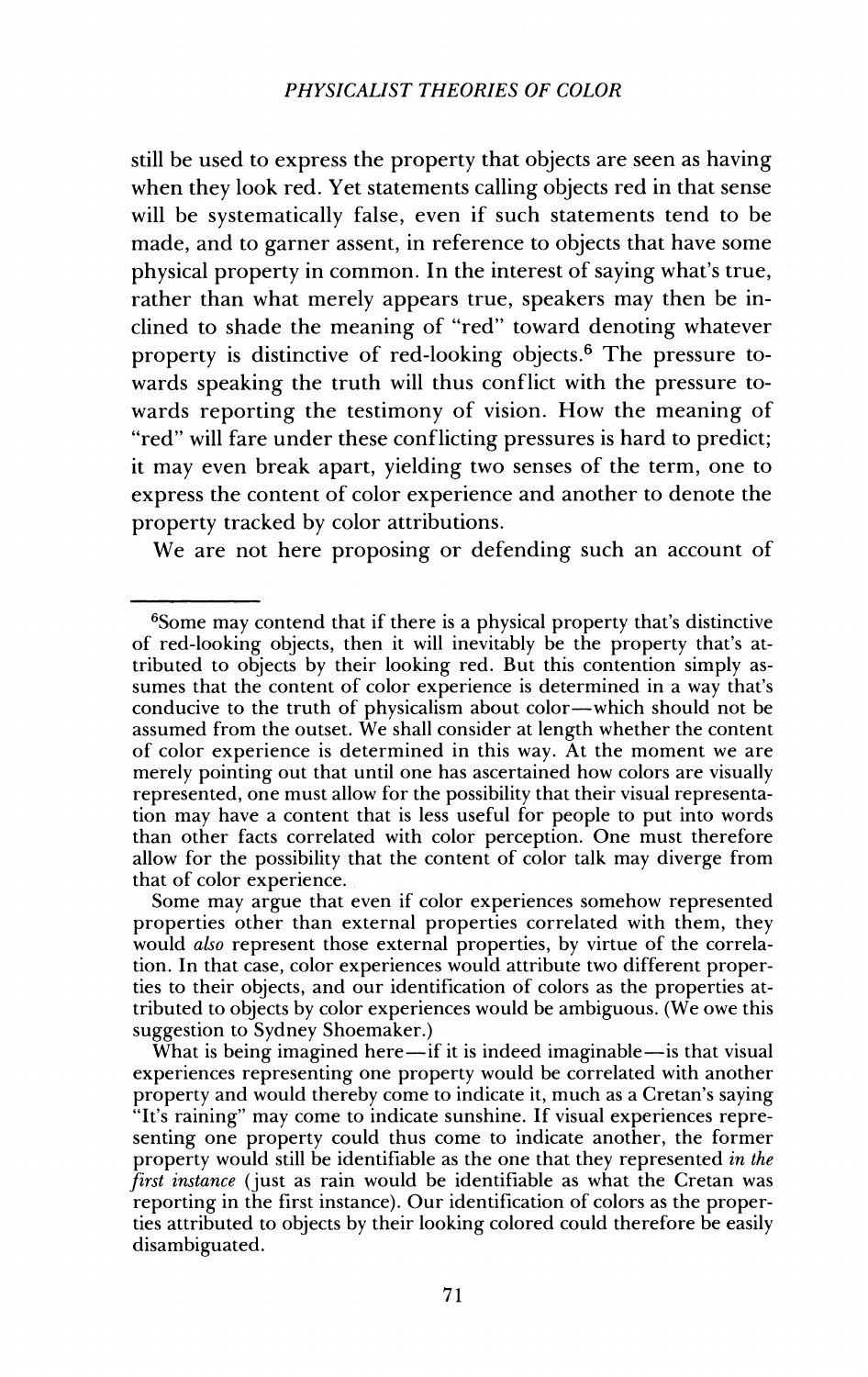color language. We are merely pointing it out as a possibility and suggesting that this possibility shouldn't be excluded at the outset of inquiry about color. To assume that color terms denote the properties represented in color experience is to assume that terms used to attribute those properties to objects wouldn't come under pressure from the systematic falsity of such attributions—something that may or may not turn out to be the case but shouldn't be assumed at the outset. One should begin as an agnostic about whether color terms ordinarily denote the properties that are represented in color experience. If they are to be used in a debate about those properties, their reference to them must be explicitly stipulated.

#### Versions of Physicalism

If physicalism is to settle the debate over color realism, it must be formulated as a thesis about the properties at issue in that debate. When the physicalist says that colors are microphysical properties, he must mean that microphysical properties are the ones attributed to objects by their looking colored. Otherwise, his claim will not succeed in attaching the uncontroversial reality of microphysical properties to the properties whose reality is in question that is, the properties represented in color experience. Physicalism must therefore be, in part, a thesis about which properties color experience represents.

#### *The Naive Objection*

When the physicalist thesis is so interpreted, however, it tends to elicit the following, naive objection. The microphysical properties of an object are invisible and hence cannot be what is represented when the object looks colored. One can tell an object's color just by looking at it, but one cannot tell anything about its molecular structure—nor, indeed, that it has such a structure—without the aid of instruments or experimentation. How can colors, which are visible, be microphysical properties, which are not?

Physicalists regard this objection as obviously mistaken, although different physicalists regard it as committing different mistakes. A particular physicalist's response to the objection will be condi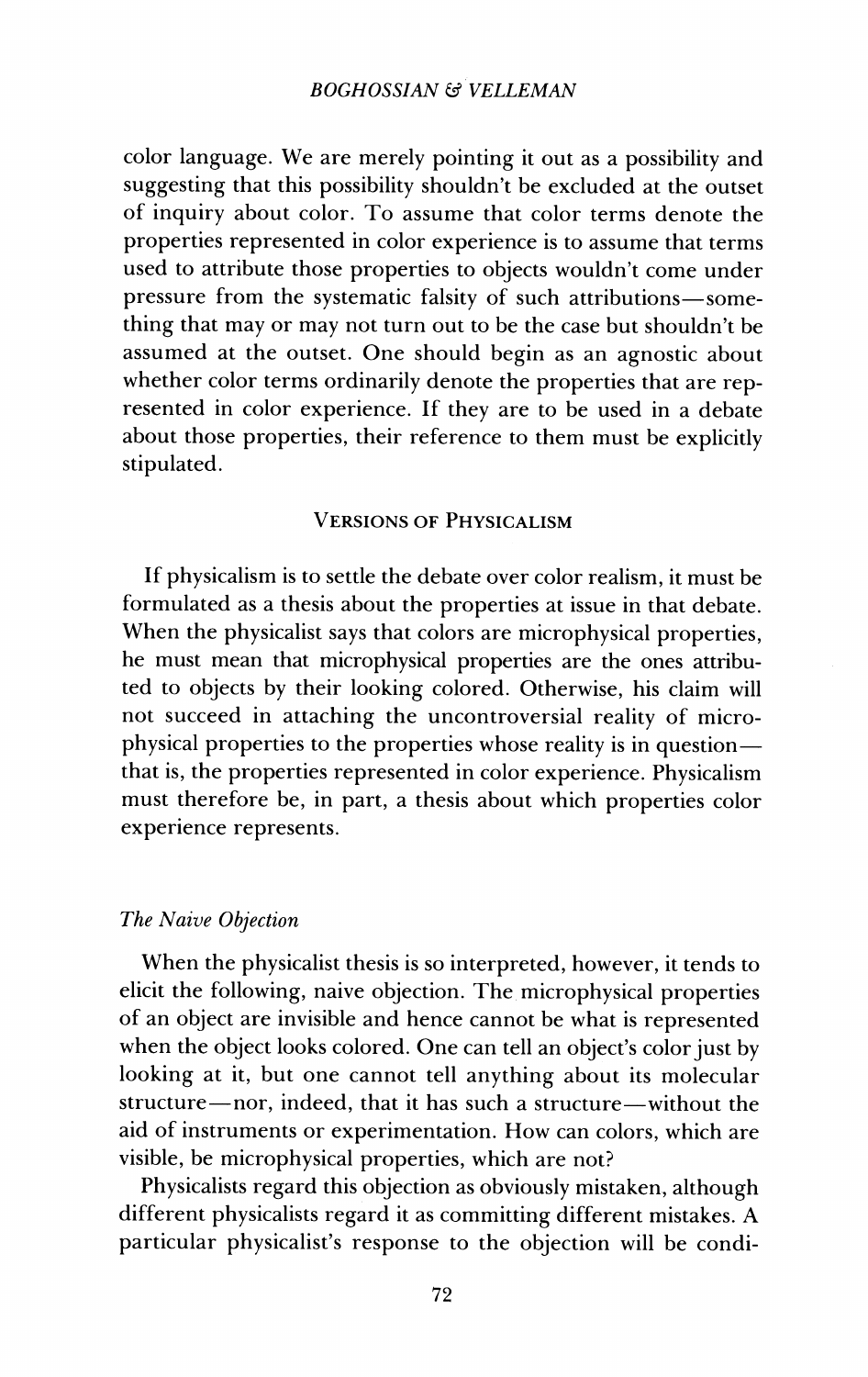tioned by his brand of physicalism, on the one hand, and his conception of visual representation, on the other. We therefore turn our attention, in the next two sections, to these potential differences among proponents of physicalism.

## *Colors vs. Ways ofBeing Colored*

The claim that red is a microphysical property can express either of two very different theses. On the one hand, the claim may state a strict identity between properties. In that case, it means that having a particular microphysical configuration is one and the same property as being red. On the other hand, the claim may mean that having this microphysical configuration is a way of being red and, in particular, the way in which things are red in actuality. In that case, the relation drawn between these properties is not identity. Rather, red is envisioned as a higher-order property—the property of having some (lower-order) property satisfying particular conditions—and the microphysical configuration is envisioned as a lower-order property satisfying those conditions, and hence as a realization or embodiment of red.

The difference between these two views is analogous to that between type-physicalism and functionalist materialism in the philosophy of mind. Physicalism says that pain is one and the same state as a configuration of excited neurons. Functionalist materialism says that pain is the higher-order state of occupying some state that plays a particular role, that this role is played in humans by a configuration of excited neurons, and hence that having excited neurons is the way in which humans have pain. Both views can be expressed by the claim that pain is a neural state, but this claim asserts a strict identity only when expressing the former view.

We shall distinguish between the corresponding views of color by referring to them as the *physical identity* view and the *physical realization* view, or *identity-physicalism* and *realization-physicalism.<sup>7</sup>* To

<sup>7</sup>Note that in our terminology, identity-physicalism entails that colors have their microphysical natures necessarily. For in our terminology, the thesis "red = microphysical property x" is an identity statement whose arguments are rigid designators of properties.

As we explained in note 5, some physicalists treat "red" as synonymous with a non-rigid property description. These physicalists can therefore treat the thesis "red = microphysical property  $x''$  as a contingent truth.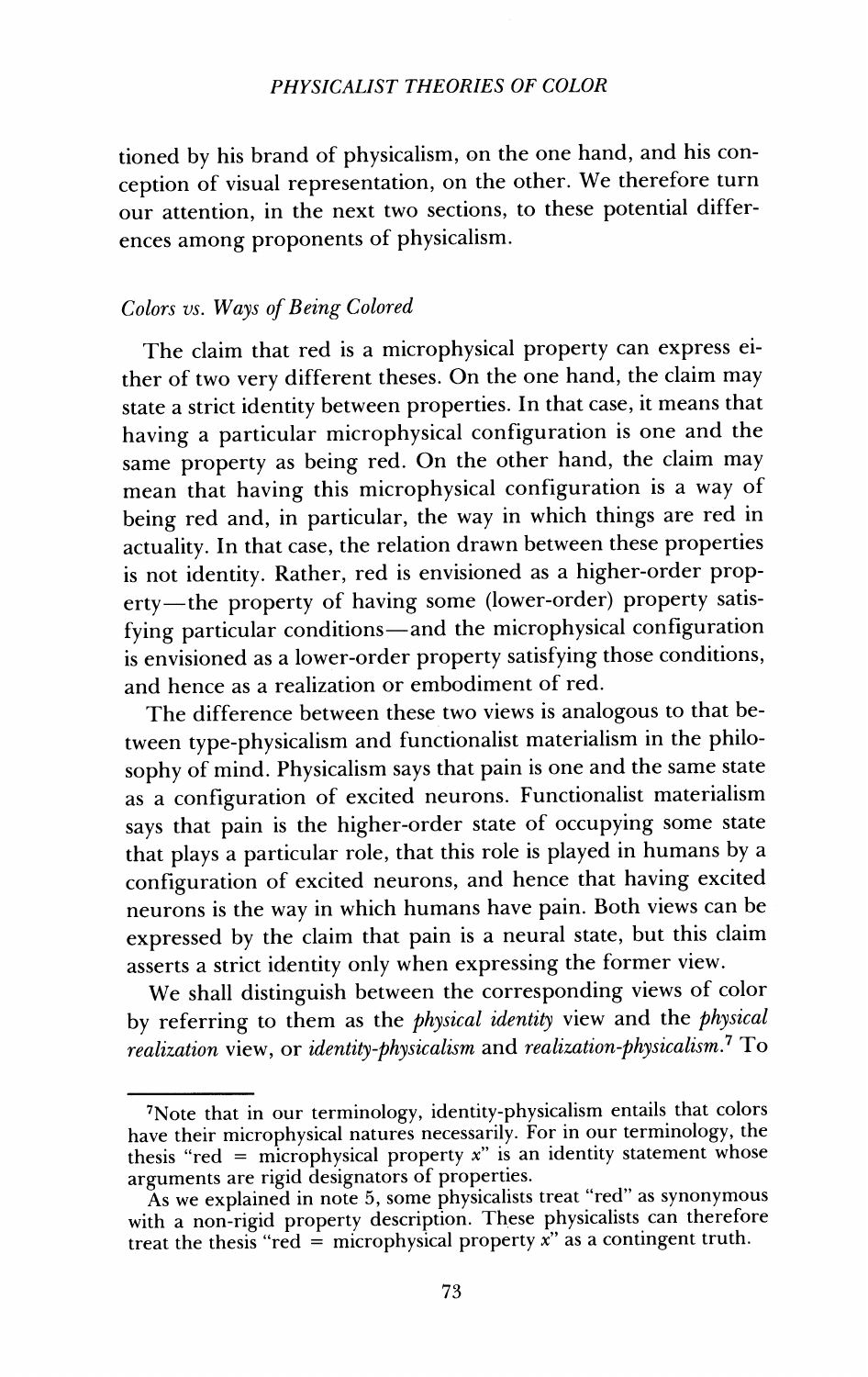repeat, only identity-physicalism says that red is one and the same property as a microphysical configuration; realization-physicalism says that the microphysical configuration is merely a way of being red.

Adherents of both identity-physicalism and realizationphysicalism will dismiss the naive objection mooted above, but they will dismiss it on different grounds. A realization-physicalist can say that the naive objection confuses color properties with the properties that embody them. The ability to see which color an object instantiates is perfectly compatible, in his view, with an inability to see the particular way in which it instantiates that color. For in his view, seeing that an object is red consists in seeing that it has some property satisfying particular conditions; and seeing that an object has *some* such property need not entail seeing *which* such property it has. The invisibility of microphysical properties therefore doesn't preclude them from realizing or embodying colors.

This refutation of the naive objection is not available to the identity-physicalist, of course, since he doesn't draw any distinction between colors and their realizations. The identity-physicalist can still fend off the objection, however, by claiming that it misconstrues the use to which he puts the phrase "microphysical properties." The objection construes this phrase, he says, as articulating a mode of presentation under which colors are represented in visual experience—as expressing what colors are *seen as—*whereas the phrase is actually intended only to identify the nature of color properties. The physicalist points out that although one never sees anything as a layer of molecules—never sees anything under the characterization "layer of molecules"—one nevertheless sees things that are, in fact, layers of molecules, since that's precisely what the visible surfaces of objects are. Similarly, the physicalist argues, seeing nothing under the mode of presentation "microphysical property" doesn't prevent one from seeing things that *are* microphysical properties. And that colors *are* such properties is all that any physicalist means to say.

## *The Propositional Content of Visual Experience*

Thus, the suggestion that physicalism requires colors to be seen under microphysical modes of presentation will be rejected by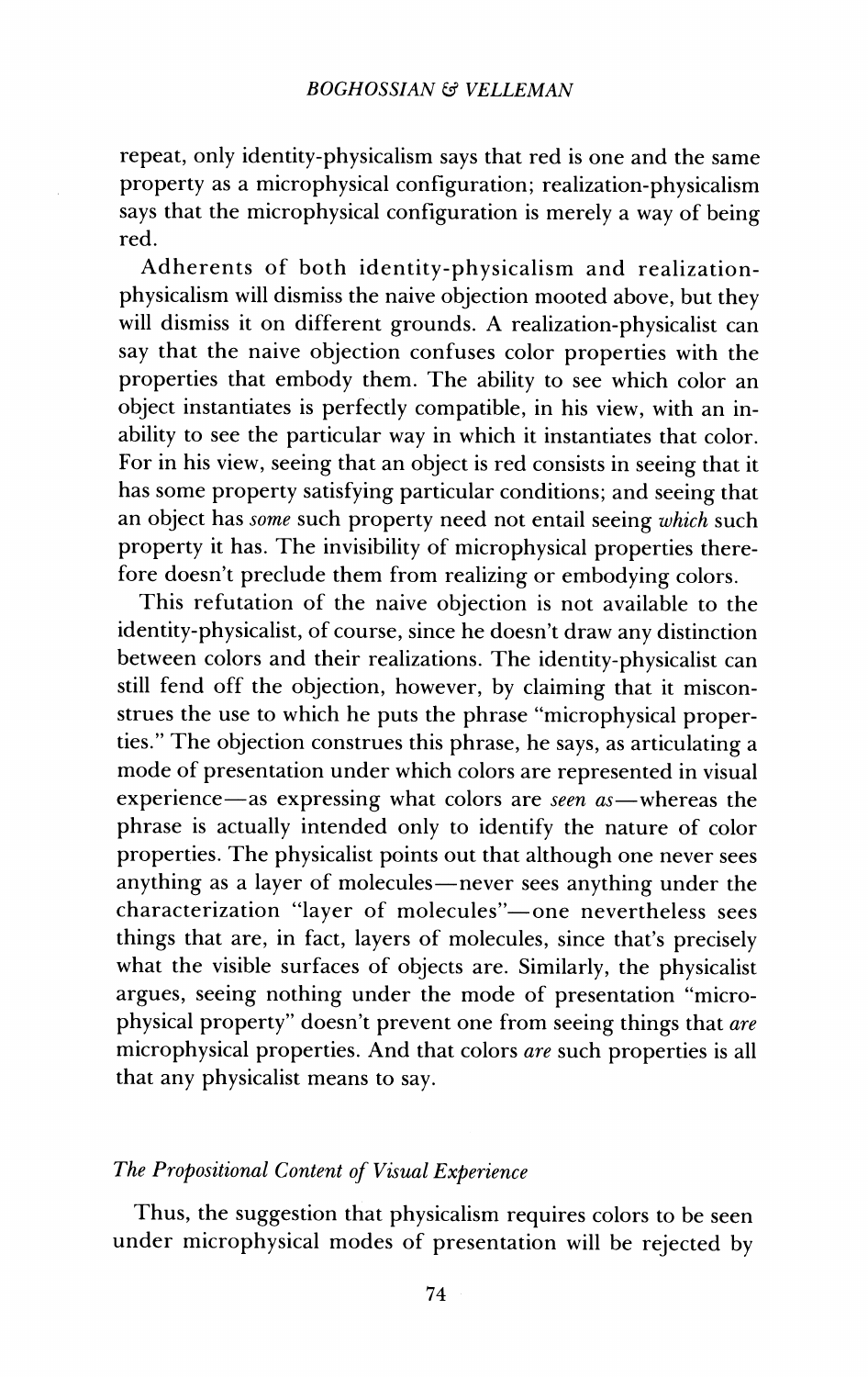physicalists of all stripes. Some physicalists will go further, however, by denying that colors are seen under any modes of presentation at all. Whether a physicalist makes this further denial depends on his views about the propositional content of color experience.

On the one hand, a physicalist may take a fregean view of the visual representation of color. According to that view, the experience of seeing something as red has that content by virtue of the subject's relation to a proposition containing a concept, characterization, or (as we have put it) mode of presentation that is uniquely satisfied by instances of red. The property itself is not an element of the propositional content, as the fregean conceives it; rather, it is represented by an element of the content, namely, a characterization.

On the other hand, a physicalist might take a completely different view of how color is visually represented, a view that we shall call russellian. According to that view, the experience of seeing something as red has that content by virtue of the subject'<sup>s</sup> relation to a proposition containing the property red—the property itself, not a conception, characterization, or presentation of it. A russellian believes that the property is introduced into the content of experience by something that directly refers to it. This item may be an introspectible, qualitative feature of visual experience, for example, or a word of mentalese tokened in some visualexperience "box." Whatever it is, it must be capable of referring to the property red directly—say, by virtue of a correlation or causal relation with it<sup>8</sup>—rather than by specifying it descriptively, in the sense of having a meaning uniquely satisfied by red objects.<sup>9</sup>

<sup>8</sup>For correlational theories of reference, see F. Dretske, *Knowledge and the Flow of Information* (Cambridge, Mass.: The MIT Press, 1981); D. Stampe, "Towards a Causal Theory of Linguistic Representation," *Midwest Studies in Philosophy* 2 (1977). We have reservations of a general nature about the prospects for correlational semantics, but we shall suspend these reservations for present purposes.

<sup>9</sup>For a russellian view of how colors are visually represented, see Armstrong, in D. M. Armstrong and Norman Malcolm, *Consciousness and Causality: A Debate on the Nature of Mind* (Oxford, England: Basil Blackwell, 1984), p. 172: "A perception of something green will involve a greensensitive element, that is to say, something which, in a normal environment, is characteristically brought into existence by green things, and which in turn permits the perceiver, if he should so desire, to discriminate by his behaviour the objects from things which are not green."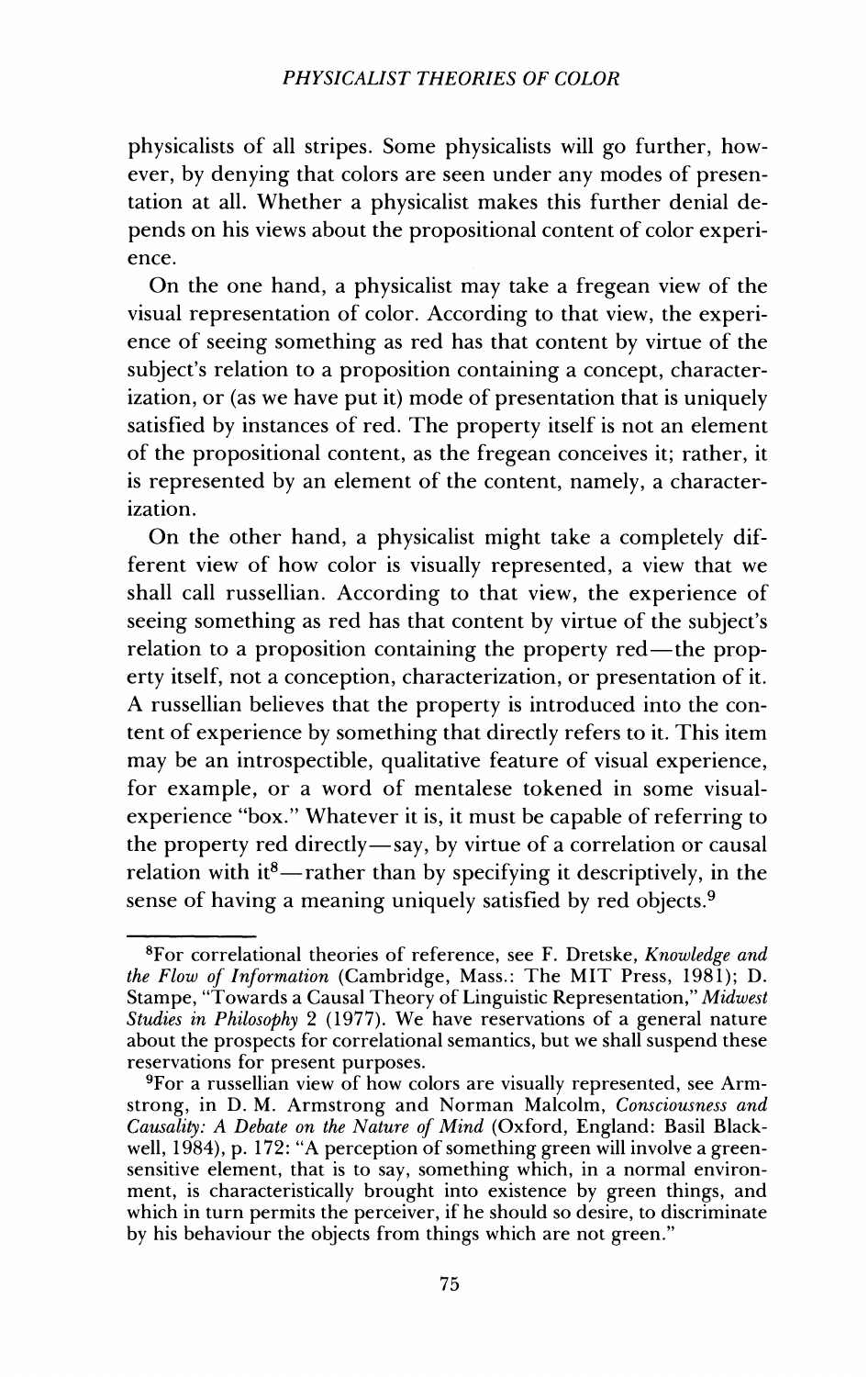A strict russellian may believe that the mental symbol for red has no descriptive meaning at all—just a reference. A more liberal russellian may believe that it has a meaning, but that its meaning is not sufficient to specify the property red or to determine a complete proposition about redness, and hence that the content of seeing something as red must still be completed by the property itself, introduced via direct reference. The difference between these two variants of russellianism is analogous to that between two variants of the familiar causal theory about natural-kind terms. On the one hand, the word "gold" can be viewed as a name that has no descriptive meaning over and above its reference to gold (although this reference may have been fixed, of course, with the help of a description). On the other hand, "gold" can be viewed as having a descriptive meaning such as "a kind of matter," which is not sufficient to specify a particular kind of matter and must therefore be supplemented by a causally mediated relation of reference to gold. According to the latter view, "gold" and "silver" share the meaning "a kind of matter" but refer to different kinds of matter; and their contributions to the content of sentences must include not only their shared meaning but also their distinct referents. According to the corresponding view about the visual representation of color, there are mental symbols for red and orange that may contribute a shared meaning to the content of visual experiences—say, "a surface property"—while introducing different properties as their referents.

A proponent of this liberal russellianism will acknowledge that visual experience contains some characterization of colors, but his stricter colleague will not, since the strict russellian believes that

See also Jackson and Pargetter, "An Objectivist's Guide to Subjectivism About Colour," pp.  $129-130$ :

What is it for an experience to be the presentation of a property? How must experience E be related to property P, or an instance of P, for E to be the presentation of P, or, equivalently, for <sup>E</sup> to represent that P? One thing ... is immediately clear. A necessary condition is that there be a causal connection. Sensations of heat are the way heat, that is, molecular kinetic energy, presents itself to us. And this is, in part, a matter of kinetic energy *causing* sensations of heat. We say 'in part', because, for instance, the causation must be in the 'right way'. . . . For present purposes, however, the causal part of the story is enough. We can work with the rough schema: redness is the property of objects which causes objects to look red. . . .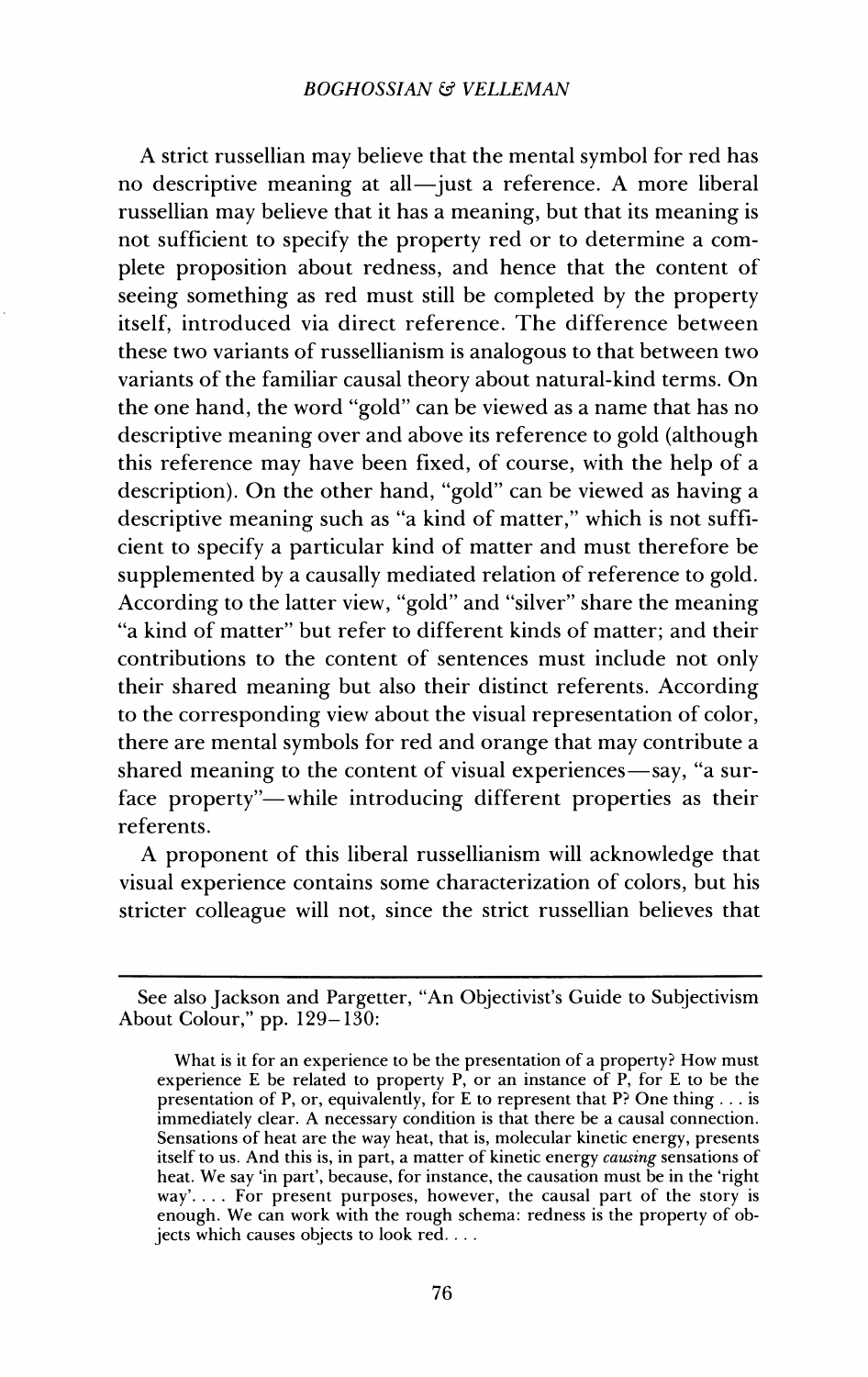red is introduced into visual content by an item possessing no descriptive meaning at all. The strict russellian will therefore deny that colors are seen under any modes of presentation. And he will consequently think of the naive objection to physicalism as doubly mistaken—not only in suggesting that he uses the phrase "microphysical property" to articulate such modes of presentation but also in suggesting that he acknowledges their existence.

## *Further Distinctions*

The foregoing responses to the naive objection are cogent, as far as they go; but in our opinion, they don't go far enough. The physicalists have described a way in which microphysically constituted colors *aren't* represented in visual experience—namely, under microphysical characterizations—but they haven't yet told us how else such colors *are* represented. Similarly, the realizationphysicalist has described what color properties are not—namely, microphysical properties—but he hasn't yet told us what colors are instead. The realization-physicalist therefore owes us an account of the higher-order properties that are identical with colors, in his view; and all of the physicalists owe us an account of how the properties with which they identify colors can be the ones represented in visual experience.

Once again, different physicalists are likely to respond differently. The distinction between fregeanism and russellianism and the distinction between the physical identity view and the physical realization view define a four-fold partition of physicalist theories. And within each cell of the partition, further variation is possible. For example, some physicalists believe that the experience of seeing something red normally has a distinctive, introspectible quality in addition to its representational content—a visual "feel," if you will—and that what the experience represents cannot be understood independently of how it feels. Others believe that a visual experience doesn't have intrinsic qualities, or that such qualities are in any case incidental to its content. Different physicalists are also motivated by different intuitions about how physically constituted colors are best identified and hence about how they are likely to be picked out in visual experience. Some identify colors as those physical properties which are common to various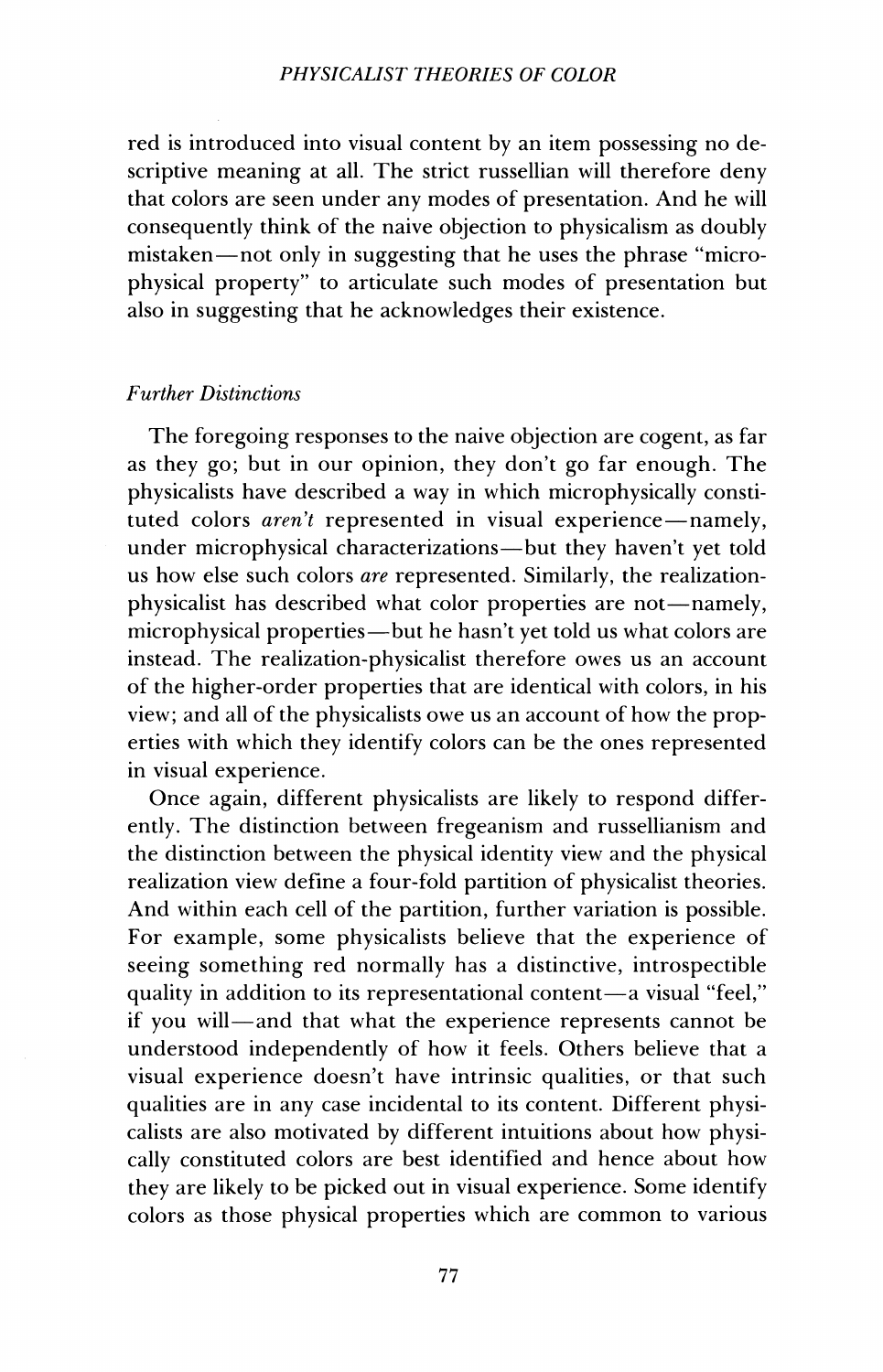classes of objects; they consequently treat the perception of colors as the recognition of physical similarities and differences.<sup>10</sup> Others identify colors as those physical properties which cause particular visual effects, and consequently treat color perception as the recognition, via those effects, of their physical causes.<sup>11</sup>

These disagreements might be thought to require further subdivision of physicalist territory, into eight or even sixteen regions instead of four. But we begin to wonder, at this point, whether all of the resulting regions would be occupied by theories that were even remotely plausible. We shall therefore proceed less abstractly, by developing the latter intuitions about how to identify physically constituted colors. Each of these intuitions could in principle lead to eight different theories, as it is combined with fregeanism or russellianism, with identity theory or realization theory, and with credence or skepticism about qualia. As we have suggested, however, not all of the resulting permutations are viable. What's more, the lines of thought departing from these intuitions ultimately tend to converge. We shall therefore attempt to formulate only those accounts of color experience which are both plausible and distinct.

## *The First Intuition: Similarity Classes*

One way of picking out an object as red is by saying that its surface shares a property with the surfaces of ripe tomatoes, British phone booths, McIntosh apples, and so on. Perhaps, then, an object can be visually represented as colored by being represented as sharing a property with certain other objects.

But do references to phone booths and tomatoes crop up in the

<sup>10</sup>See J. J. C. Smart, "On Some Criticisms of a Physicalist Theory of Colors," in *Philosophical Aspects of the Mind-Body Problem,* ed. Chung-ying Cheng (Honolulu, Hi.: University Press of Hawaii, 1975), pp. 54-63; D. M. Armstrong, "Smart and the Secondary Qualities," in *Metaphysics and Morality: Essays in Honour ofJ. J. C. Smart,* ed. Philip Pettit, Richard Sylvan, and Jean Norman (Oxford, England: Basil Blackwell, 1987), pp. 1-5.

<sup>&</sup>lt;sup>11</sup>See Jackson and Pargetter, "An Objectivist's Guide to Subjectivism About Colour." This view also appears in an unpublished manuscript by Sydney Shoemaker entitled "Qualities and Qualia: What's In the Mind?"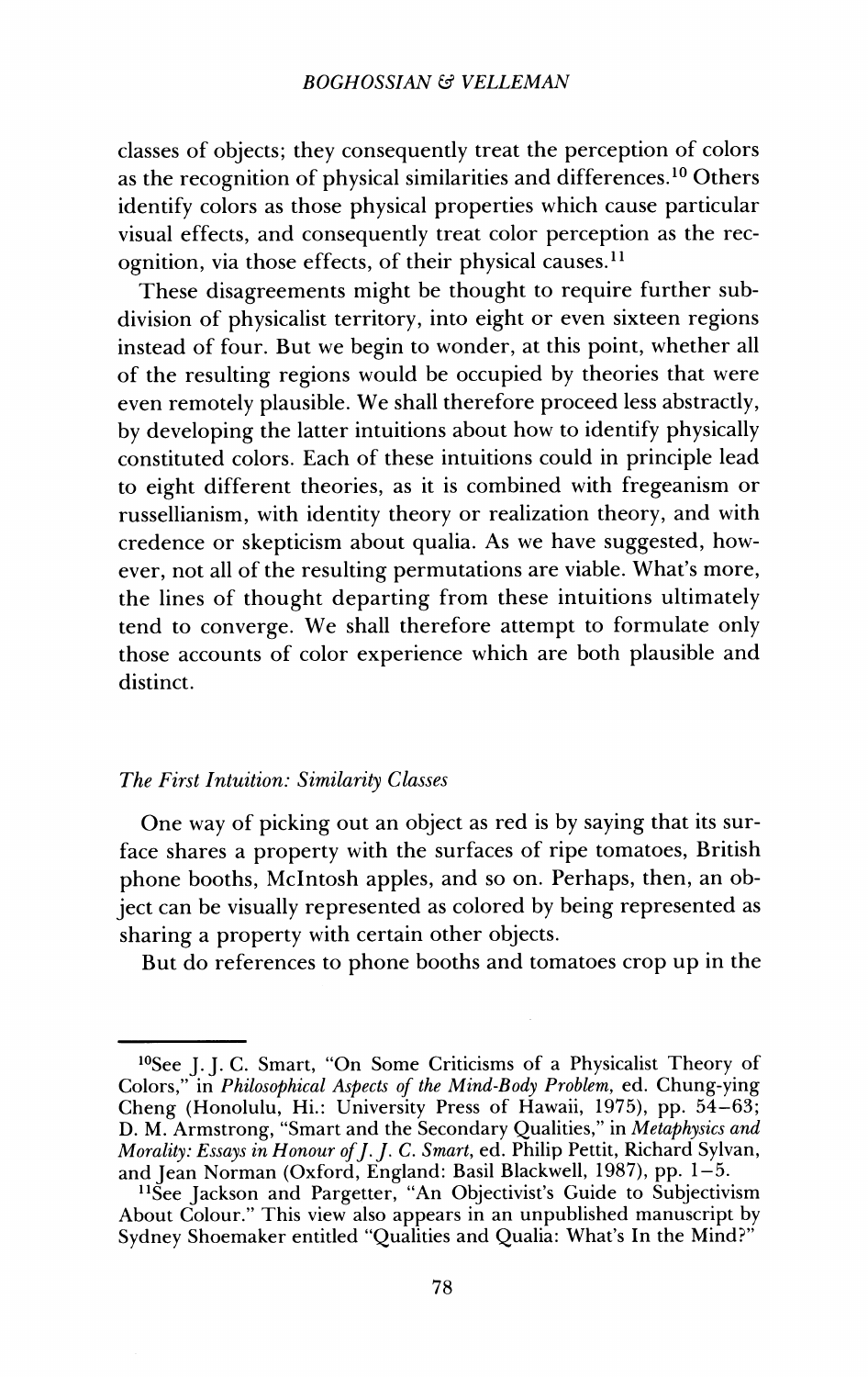visual representation of objects as red? Surely, people can see things as red without even having the concept of a tomato or a phone booth. Of course, this particular problem could be circumvented if each person's visual experience were conceived as characterizing red objects in terms of paradigms familiar to that person. But the resulting conception of visual experience would still be wrong, for two reasons.

First, the experience of seeing one thing as red makes no explicit allusion to other instances of the color, familiar or not. No matter how conversant one is with tomatoes, and no matter how centrally tomatoes may have figured in one's acquisition of color concepts, seeing a red fire engine doesn't appear to be an experience about tomatoes. Second, visual experience never represents objects as having their colors necessarily or trivially, whereas it would represent tomatoes (or some other objects) as necessarily and trivially red if it represented things as red by characterizing them as sharing a property with tomatoes (or with those other objects).<sup>12</sup>

The moral of these observations is not that an object's color isn't visually represented as a property shared with other objects; the moral is simply that if it is so represented, the other objects aren't specified individually. The possibility remains that the experience of an object as red represents it as sharing a property with objects in a set that includes tomatoes but which is specified without reference to them or to any other individual members.

Yet how can the appropriate set of objects be specified in the content of visual experience, if not in terms of its members? To suggest that it be specified in terms of a property characteristic of those members would defeat the point of the current intuition. The point of the intuition is that a color can be represented in terms of a set of objects precisely because it's the only property common to all members of the set. Specifying the set in terms of the property characteristic of its members would therefore require an antecedent capacity to represent the color—which would render specification of the set superfluous.

<sup>&</sup>lt;sup>12</sup>The only way to circumvent this problem would be to suppose that the redness of everything but tomatoes is seen as a surface similarity to tomatoes, whereas the redness of tomatoes is seen as a similarity to fire engines. Yet this supposition would imply that the redness of tomatoes looks different from that of other objects—which is false.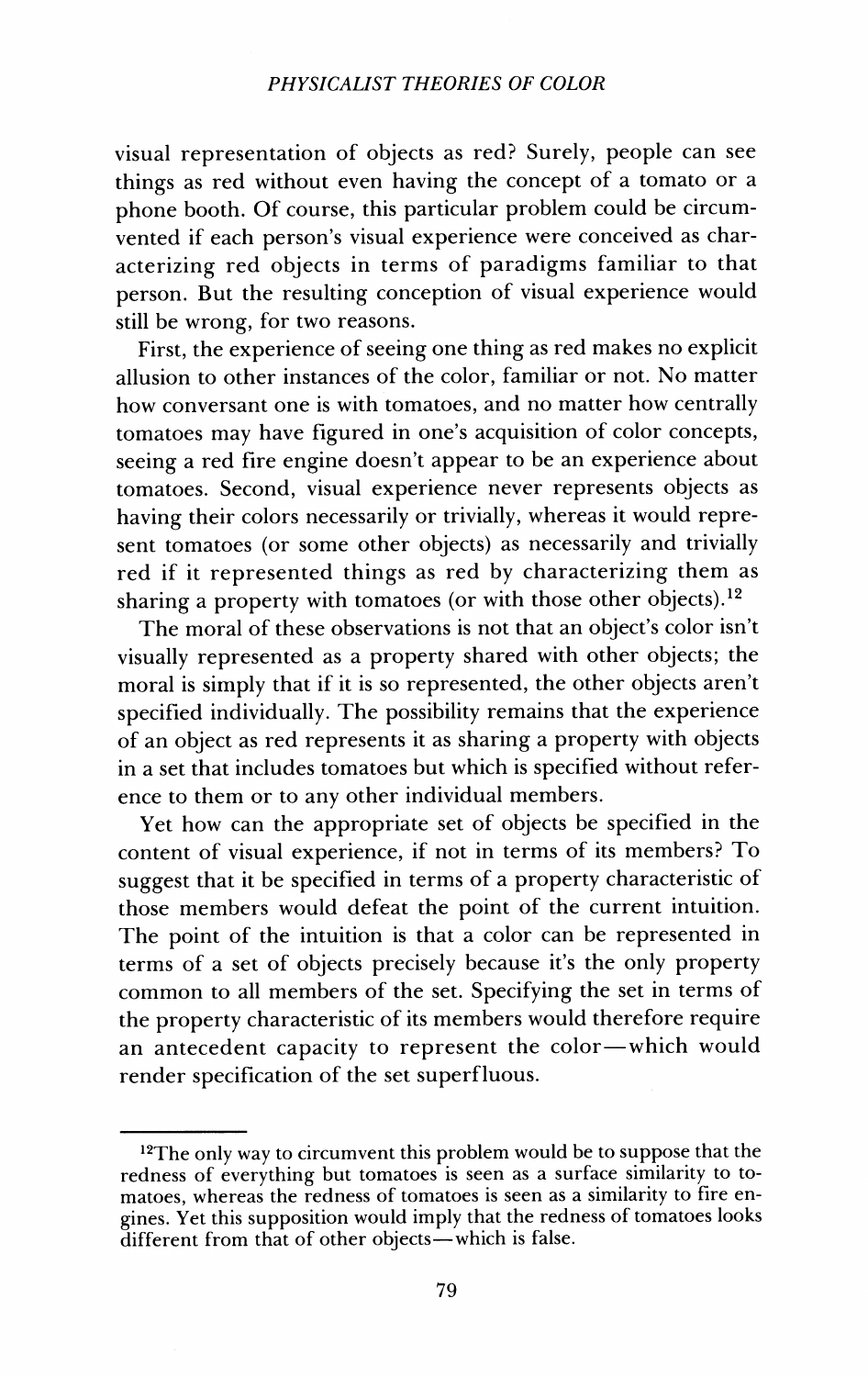### *A Humean Proposal*

Nevertheless, the intuition that an object's color is seen as a property shared with other objects can be preserved, with the help of a proposal dating back to Hume's *Treatise.<sup>13</sup>* Imagine that the experience of seeing an object as red has the indexical character "It'<sup>s</sup> one of *that* kind," wherein the reference of "that kind" is determined by the subject's disposition, at the prompting of the experience, to group the object together with other objects. If the latter objects do constitute a kind, by virtue of possessing some common property, then the experience will have as its content that the former object belongs to that kind and hence that it possesses the characteristic property—a property that could easily be microphysical or realized microphysically.

This account of color experience is of the liberal russellian variety, since it suggests that visual content characterizes its object as belonging to a kind, but that the kind in question must be specified by direct reference rather than by a more specific characterization. Direct reference is mediated in this case by a correlation between potential classificatory behavior of a subject, on the one hand, and a microphysically constituted kind of object, on the other. As we have seen, the proposal has no fregean version, because it requires specification of a kind, and no such specification can be found in the introspectible content of color experience.

#### *An Information-Theoretic Proposal*

Here is an alternative way of preserving the first intuition. Imagine that a particular mental symbol is regularly tokened in response to visual encounters with objects of a particular kind, whose members belong to it by virtue of possessing some characteristic property. The symbol may then qualify as indicating—and thus, in a sense, as referring to—the kind with which it is correlated.<sup>14</sup> And tokenings of the symbol may consequently introduce

<sup>13</sup>A *Treatise of Human Nature,* I.i.vii. This proposal may also be what Armstrong has in mind in some parts of *A Materialist Theory of the Mind* (London, England: Routledge and Kegan Paul, 1968), Chapter Twelve.

<sup>&</sup>lt;sup>14</sup>A full correlational theory would identify the referent of a mental item not with its actual causes or correlates but, rather, with the causes or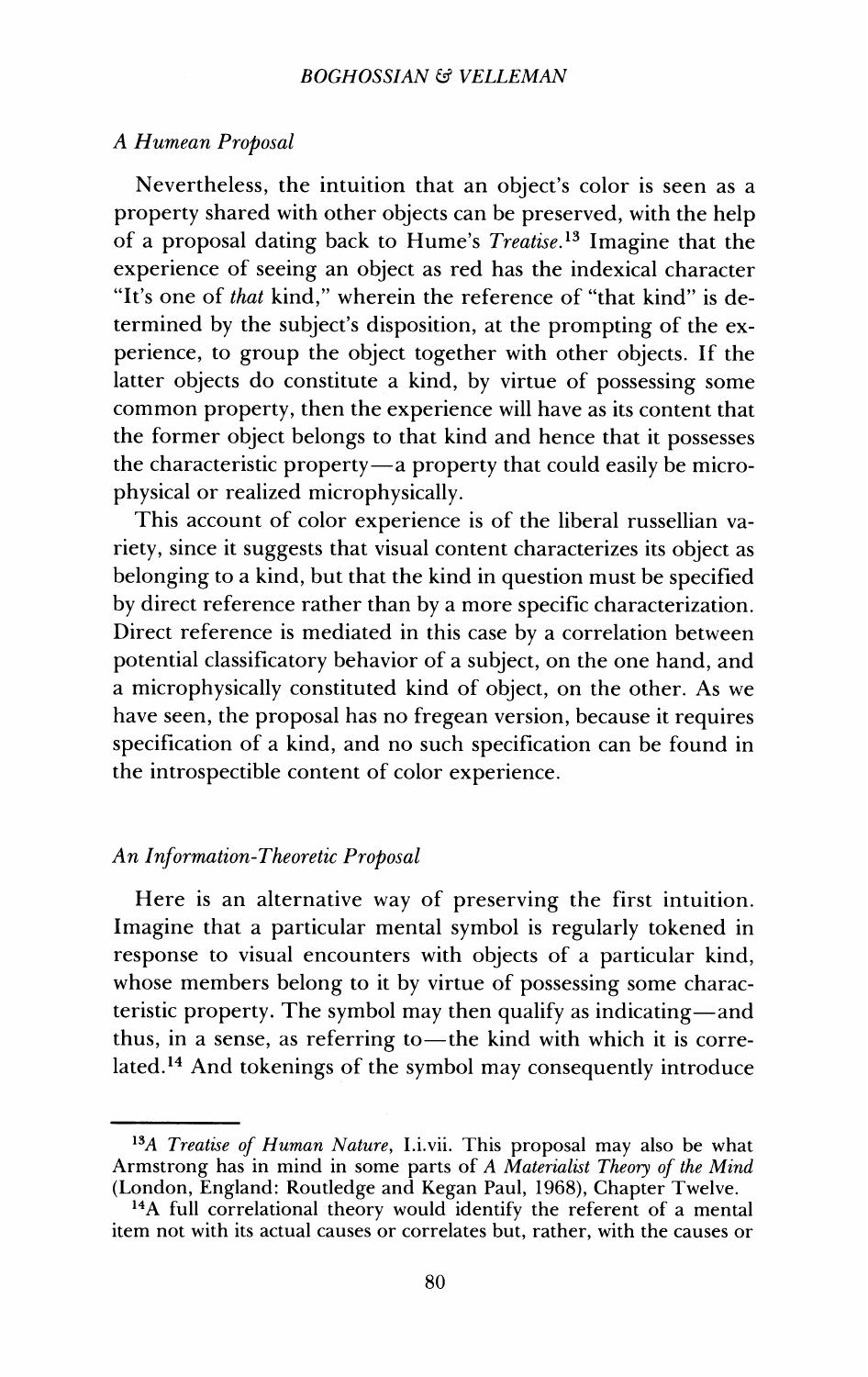## *PHYSICALIST THEORIES OF COLOR*

its referent into the content of visual experiences, in such a way that objects are represented as members of the kind to which the symbol refers. Such an experience will naturally be described, on the one hand, as registering the similarity of its object to other members of the kind and, on the other, as attributing to its object the property characteristic of the kind. In a sense, then, the object will be seen as having a property by being visually associated with other objects that have it. A microphysical or microphysically realized property may thus be attributed to an object by way of the object's visually detected similarity to other objects.<sup>15</sup>

## *Introducing Qualia*

Now suppose that the mental correlate of a color category were not some item of a subliminal mentalese but, rather, an introspectible sensation or quale. To begin with, this supposition could simply be appended to the foregoing russellian account. The visual sensation associated with the appearance of a particular object could then be treated like a numeral in a paint-by-numbers scene, assigning the object to a kind, and hence attributing to it an associated property, without characterizing the kind or property in any way. Which kind or property a particular sensation denoted would be fixed, as before, by causation or correlation.<sup>16</sup>

correlates that it would have under counterfactual ideal circumstances. Different theories propose different sets of ideal circumstances, but these differences needn't concern us here. We shall gloss over these issues by saying simply that under such a theory, a mental item refers to its normal or predominant cause.

<sup>&</sup>lt;sup>15</sup>This account of how colors are visually represented follows the strict russellian line, in that it credits the mental symbol for a color with no meaning beyond a correlationally determined reference. There is some room here for liberalization. The mental symbol for red may have a very general sense, such as "a kind of object," and the visual representation of something as red may therefore characterize it, literally, as of a kind. Which kind is being represented, however, will still be determined by the symbol's reference, since this account, like the preceding one, offers no resources for a descriptive characterization of the kind.

<sup>16</sup>An identity-theoretic version of this account would say that color sen-16 An identity-theoretic version of this sations denote microphysical properties. A realization-theoretic version would say that they denote higher-order properties that have microphysical realizations.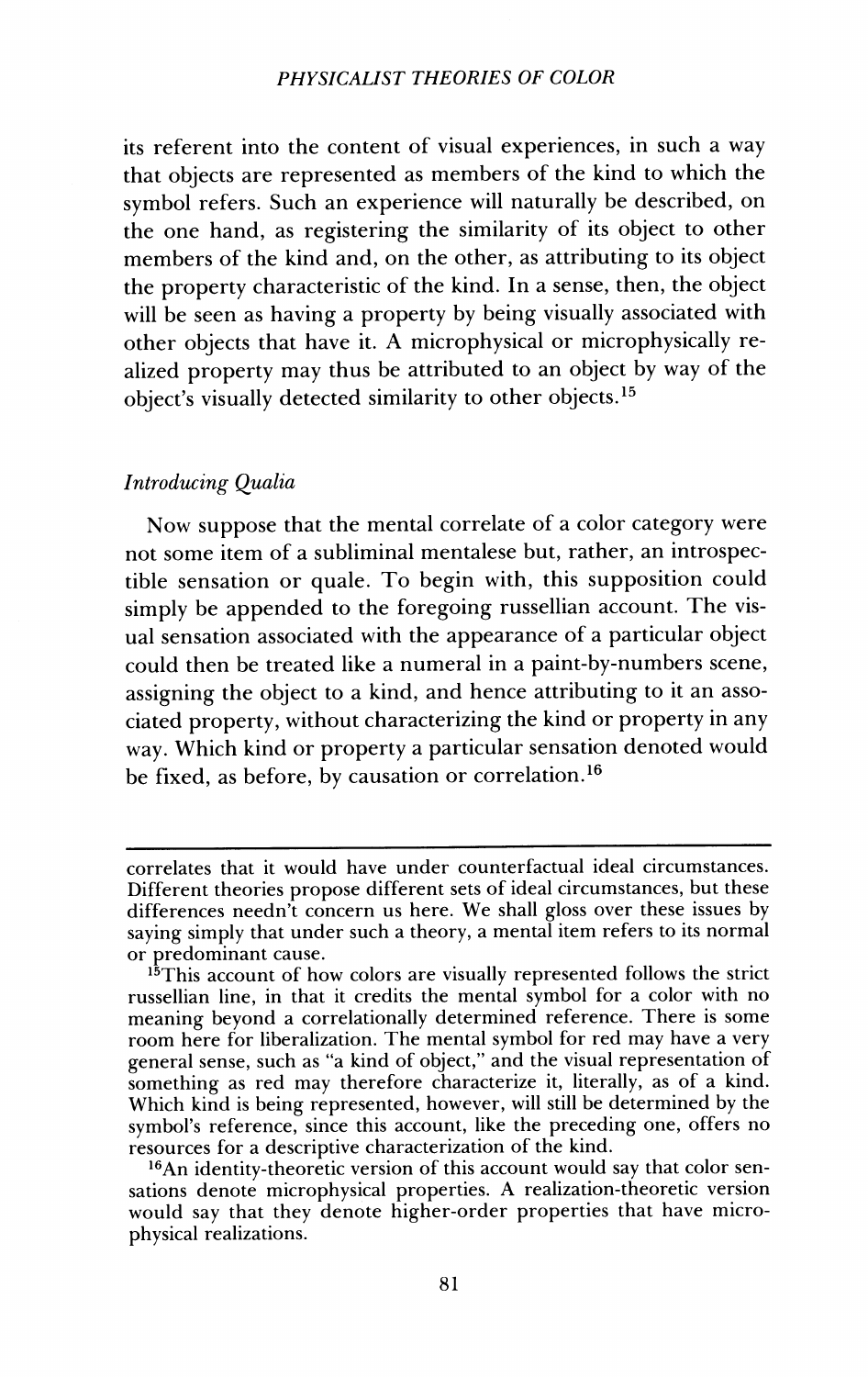Once the mental correlate of a color category is imagined as accessible to introspection, however, the resources for a fregean theory become available. The content of a visual experience can then be imagined to invoke the accompanying sensation and hence to characterize its object under the description "having the property that is this sensation's normal or predominant cause."

Such an account of how colors are represented can be adopted by proponents of both identity- and realization-physicalism. An identity-physicalist can say that red is the property referred to within the proposed characterization—the property that tends to cause the accompanying sensation. A realization-physicalist can say that red is the higher-order property expressed by the entire characterization—the property of having a property that tends to cause the sensation. On the first reading, colors may turn out to be identical with microphysical properties; on the second, they may turn out to have microphysical realizations.

## *The Second Intuition: Causes of Visual Effects*

At this point our development of the first intuition, that colors can be identified in terms of similarity classes, has brought us around to the second intuition, that colors can be identified in terms of their visual effects. Indeed, we have already canvassed the only plausible theories derivable from the latter intuition namely, theories according to which colors are visually represented by, or by reference to, visual sensations that they cause.

We do not wish to rule out either of these possibilities entirely. However, one realization-theoretic version of the current proposal can be excluded in advance. This version would be the russellian counterpart of a fregean theory that we shall introduce below. The fregean theory says that visual experience characterizes each color as the higher-order property of having some property that tends to cause a particular color sensation. The russellian counterpart of this theory would say that each color sensation is appropriately correlated with, and hence refers to, the higher-order property of having a property that tends to cause it.

The problem with the latter theory is that it would utterly trivialize the correlational semantics on which russellianism depends. Almost every property is correlated with the higher-order property of there being a property that tends to cause it. A semantics that allowed such a correlation to ground a relation of reference would be unable to draw a distinction between what has a reference and what doesn't.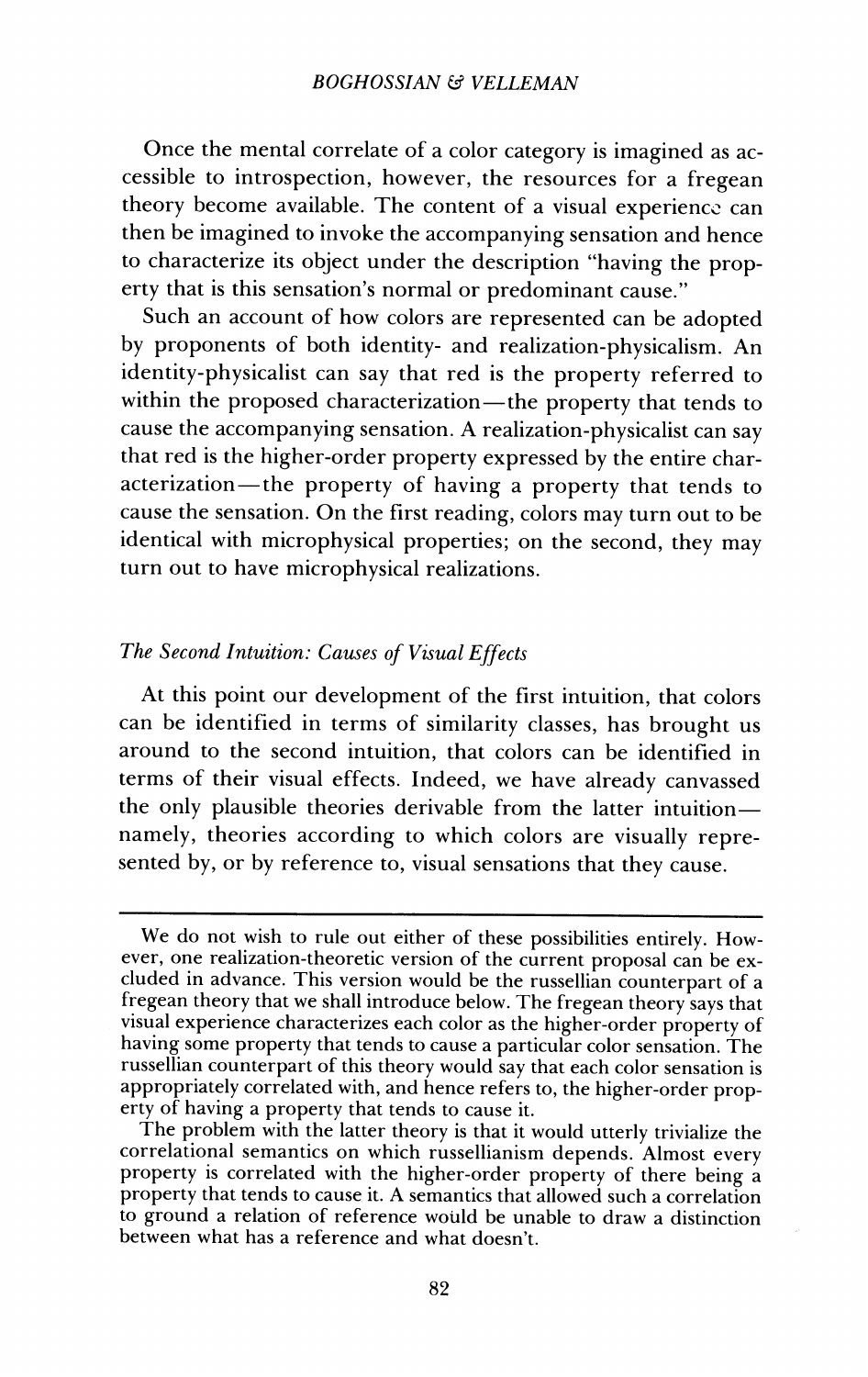These theories can be paraphrased as saying that colors are visually represented as the properties that normally cause objects to look colored. But such a paraphrase will make sense only if looking colored is understood to consist in giving a visual appearance that'<sup>s</sup> accompanied by particular visual sensations, rather than in being visually represented as having colors. For if colors were represented as the properties that normally cause objects to be represented as having colors, the content of color experience would be viciously circular.

Now, some philosophers have denied that this circularity would be vicious. One philosopher has even claimed that it would be a virtue, in that it would account for the notorious indefinability of colors. Colors are indefinable, he says, precisely because their definitions are unavoidably circular.<sup>17</sup>

We think, however, that the proposed circular definition would imply that the content of color experience is vacuous. When one describes an object as having properties that would cause it to be visually represented as red, one is describing it in terms of the experiences that it is equipped to cause, and one is describing those experiences in terms of their content—namely, as experiences of seeing the thing as red. The content of one's description therefore includes, as a proper part, the content of the experiences that the thing is described as equipped to cause; and the content of one'<sup>s</sup> whole description depends on that component. For this reason, the description cannot express the content of the experiences in question. If the content of seeing something as red were that the thing was equipped to cause experiences of seeing it as red, then the content of seeing something as red would include and depend upon the content of experiences of seeing it as red. The content of seeing something as red would thus include and depend upon itself; it would characterize the thing, in effect, as having a property that would cause experiences containing this very characterization; and hence it would fail to attribute any particular property to the object. Circularity in the content of color experience would render that content vacuous.<sup>18</sup>

<sup>17</sup>John McDowell, "Values and Secondary Qualities," in *Morality and Objectivity: A Tribute to J. L. Mackie,* ed. Ted Honderich (London, England: Routledge and Kegan Paul, 1985), pp. 110-129.

<sup>&</sup>lt;sup>18</sup>We develop this argument at length in "Colour as a Secondary Quality," pp.  $88-91$ .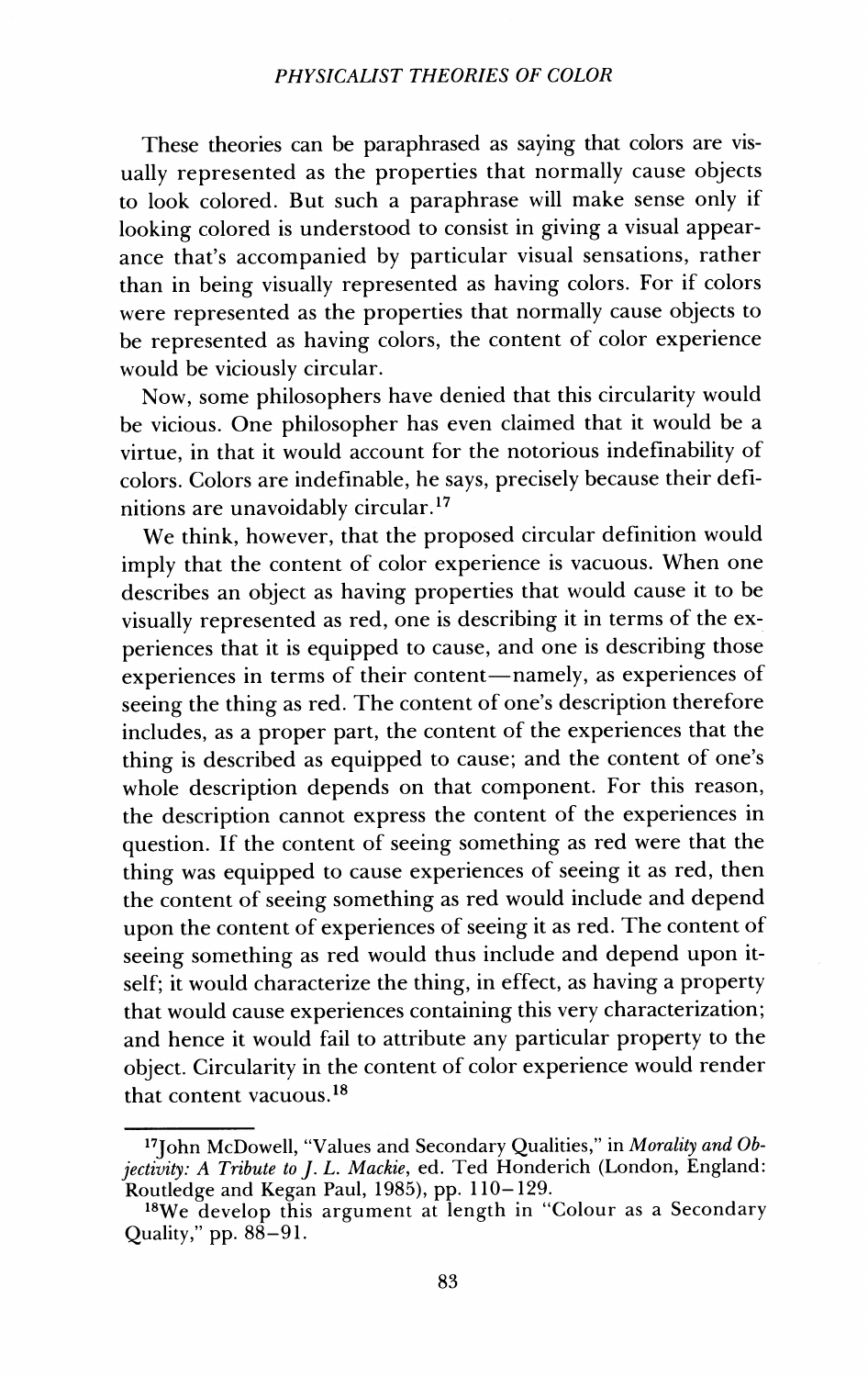Thus, the content of visually representing something as colored cannot be that the thing has whatever normally causes objects to be visually represented as colored. As we have seen, however, the content in question can still be that the thing has whatever normally causes objects to look colored, in the sense that it causes their visual appearances to be accompanied by a color sensation.

### *Outline of the Argument*

We have now developed various proposals for ways in which visual experience might represent microphysically constituted color properties. We began with the Humean proposal that colors are directly denoted by the subject's classificatory dispositions. We then introduced an information-theoretic proposal, which says that colors are directly denoted by mental correlates, whether they be items of mentalese or introspectible qualia. We concluded with a fregean variant of the latter possibility, to the effect that colors are characterized descriptively as the properties that normally cause color sensations.

Despite the diversity of these proposals, we think that they are uniformly unsuccessful in showing that visual experience might represent microphysical or microphysically realized colors. Each of them fails to satisfy one of two fundamental requirements for an adequate theory of color vision.

First, we shall argue, a theory of color must respect the epistemology of color experience: it must be compatible with one'<sup>s</sup> knowing what one knows about color properties on the basis of

Note that the circularity at issue here is significantly different from the circularity at issue in our earlier discussion of the expression "looks red." There we were concerned with a circularity that could result from the structure of this expression. Identifying red in terms of things' looking red will be circular, we argued, if "looks red" gets its reference by logical composition, in a way that depends on the reference of "red." Here we are concerned with a circularity in the content of a visual representation, irrespective of which symbols bear that content or how they are structured. We argue that if the content of representing something as red is that the thing has the property that causes objects to be represented as red, then that content will be embedded in itself. The former circularity can easily be resolved, since "looks red" can be restructured as a unitary expression referring directly to a kind of experience. The latter circularity cannot be resolved by any restructuring of symbols. (See note 4.)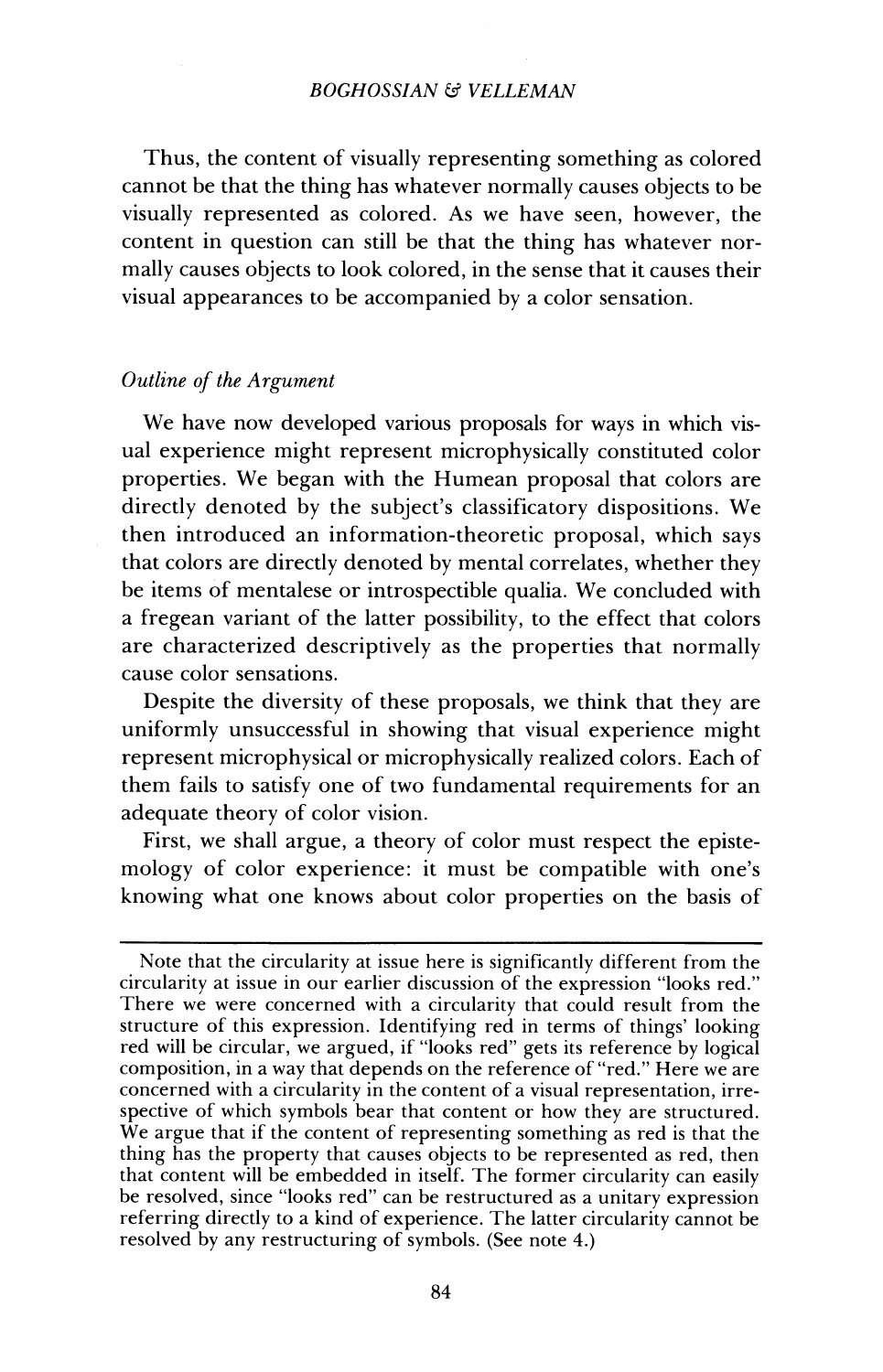seeing them. The epistemological problem for physicalism is not that the microphysical nature of colors cannot be known on sight; it is rather that other things about colors are known on sight but could not be known in this way if physicalism were true.

Second, we shall argue that a theory of color must respect the phenomenology of color experience: it must be compatible with what it's like to see the world as colored. Mere reflection on what it's like to see colors does not reveal whether the properties being seen are microphysical, but it does yield various constraints on any theory of what those properties are. In particular, such reflection reveals that color experience is naive, in that it purports to acquaint us directly with properties of external objects. In our opinion, no physicalist theory can meet this phenomenological constraint while meeting those imposed by the epistemology of color as well. We consider these constraints in turn, beginning with the epistemological.

## Epistemological Constraints

What do you know about colors, not as a student of physics or physiology, but simply in your capacity as a subject of visual experience? We think that you know, for example, that red and orange are properties; that they are different properties, though of the same kind—different determinants of the same determinable; that they are not as different from one another as they are from blue; and that they cannot simultaneously be instantiated in exactly the same place. Finally, you know that red and orange are properties that things visually appear to have, and you know when things appear to have them.

All but the last two items of knowledge are necessary propositions. Red and orange—that is, the properties that things appear to have in looking red and in looking orange—not only are distinct, similar determinates of the same determinable but are essentially so. A property that wasn't a determinate of the same determinable as red, or wasn't distinct from red, or wasn't similar to red such a property simply wouldn't be orange. And vice versa.

What's more, mere reflection on color experience provides all the support that might ever be needed for all of the knowledge cited above. That is, you need only reflect on the experiences of seeing things as red and as orange in order to know that they are two distinct, incompatible, but rather similar determinates of a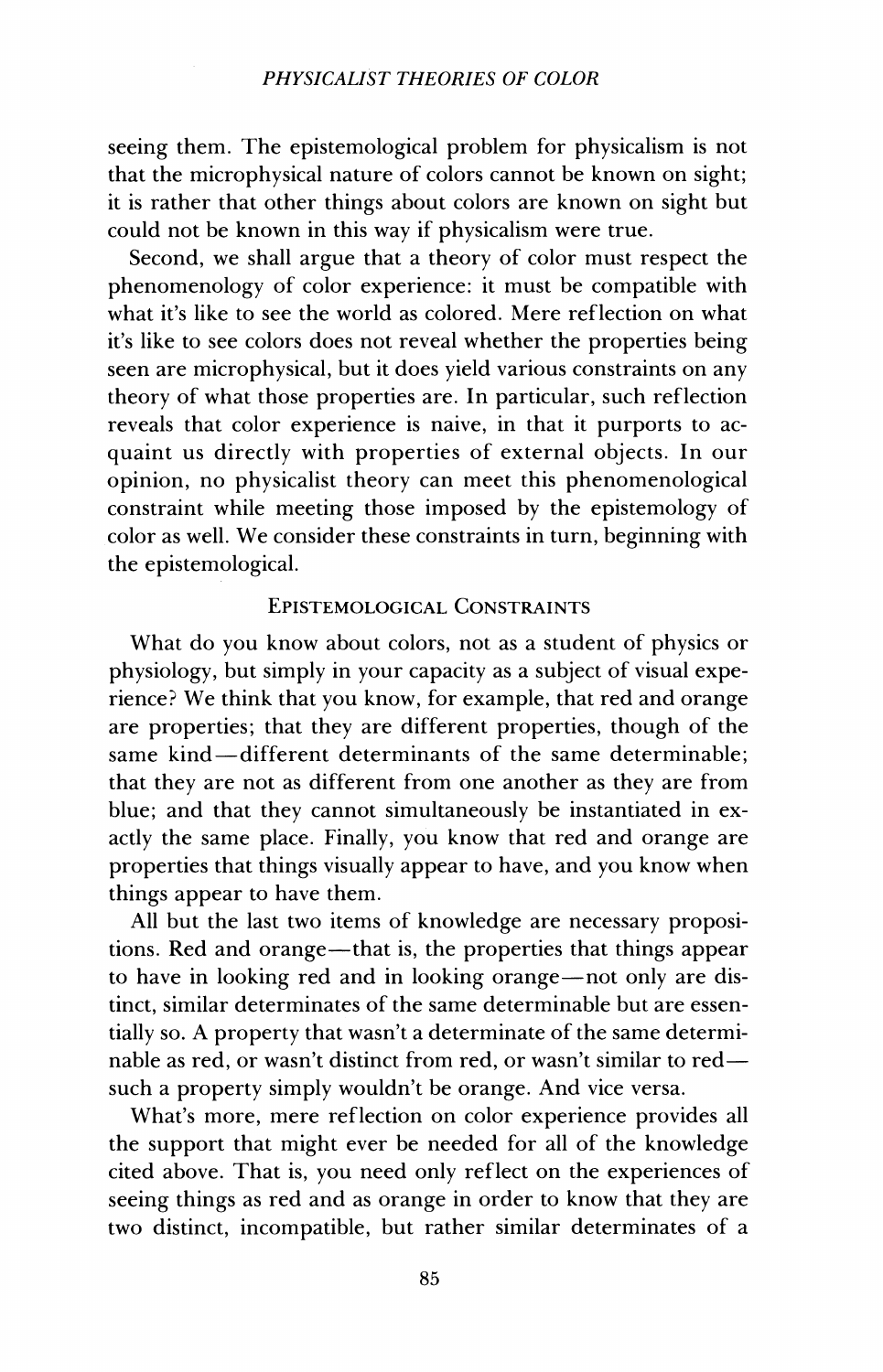single determinable property; you need only reflect on particular experiences in order to tell which of these properties they represent; and there are no possible circumstances under which more evidence would be needed. We wish to remain neutral on the explanation for this phenomenon. The knowledge in question may be delivered in its entirety by introspection on the contents of the relevant experiences. Alternatively, it may require the recognition of relations among the contents of these experiences, so long as the relations are such as can be recognized *a priori.* It may even require empirical support, so long as the support required is no more than what's provided by the experiences themselves. All we claim is that the experiences of seeing red and orange provide whatever is necessary for this rudimentary knowledge about those properties.

Consider the consequences of denying that your knowledge about colors has this status. If the experiences of seeing red and orange didn't provide all of the support required for the knowledge that they're distinct but similar determinates of the same determinable, then your knowledge of these matters would be hostage to future empirical discoveries. You would have to consider the possibility of obtaining evidence that red and orange are in fact the same property or, conversely, that they aren't similar at all. And given how the references of "red" and "orange" are fixed, evidence that red and orange are the same property, for example, would amount to evidence that the property that objects appear to have in looking red is the same as the property that they appear to have in looking orange.

Does visual experience leave room for the hypothesis that things appear to have the same property in looking red as they do in looking orange? We think not. Nor does it leave room for the hypothesis that red and orange are less alike than red and blue, or that something seemingly seen as red on a particular occasion is being represented as having a property other than red. Your knowledge on these matters is such that nothing would count as evidence against it.

#### *Meeting the Epistemological Constraints*

Yet would such knowledge be possible if physicalism were true? We believe that the answer may be yes in the case of fregean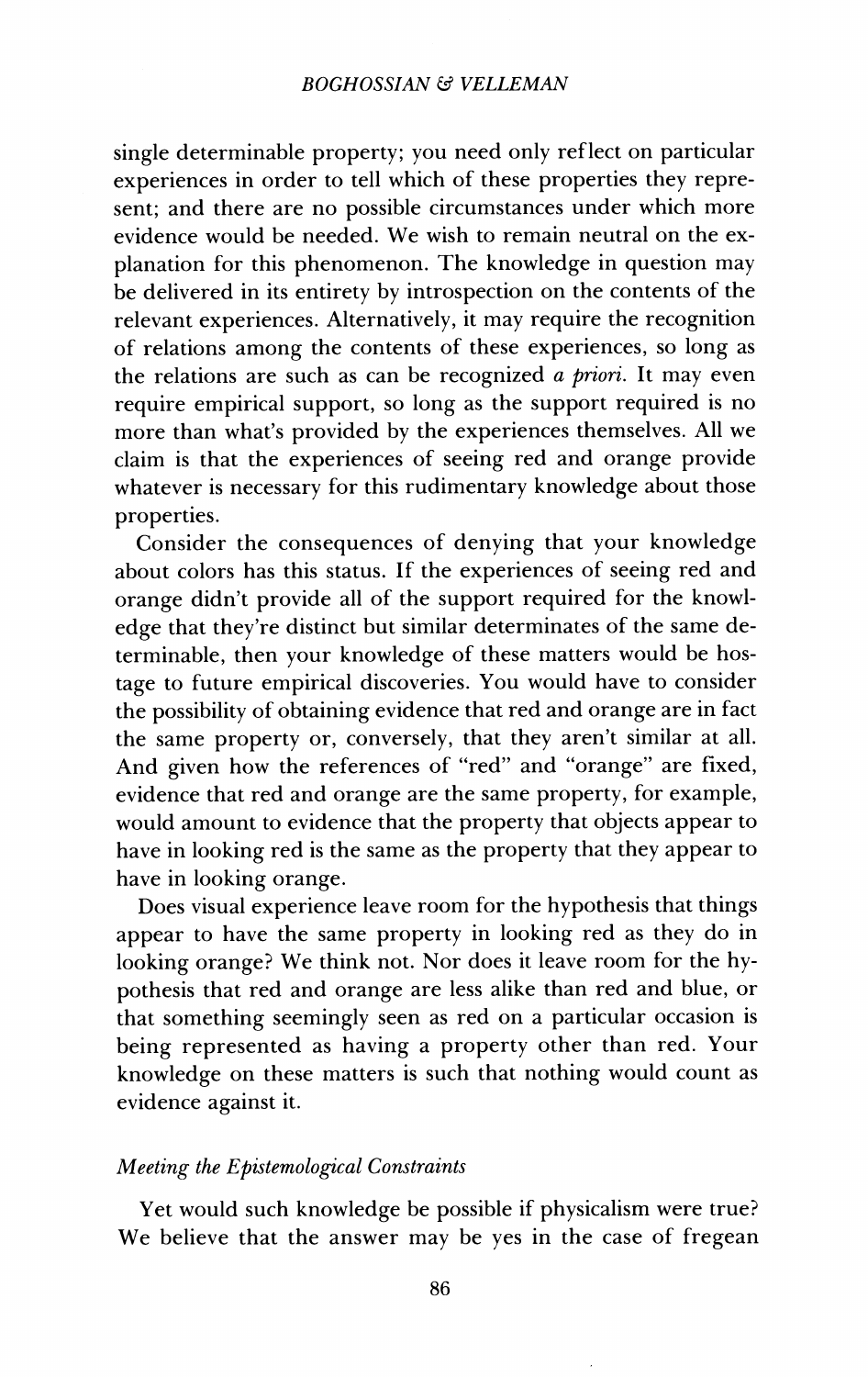realization-physicalism, but that in the case of all other versions of physicalism—that is, russellian theories and identity theories—the answer is no.

What sets the latter theories apart from fregean realizationphysicalism is their implication that visual experiences like yours represent colors only as a matter of contingent fact. Under the terms of these theories, an experience internally indistinguishable from your experience of seeing something as red might fail to represent its object as having that color. The reason is that red is represented by your experience, according to these theories, only by virtue of facts incidental to the internal features of the experience.

Which facts these are depends on the physicalist's conception of visual representation. Under the terms of russellianism, they are the causal or correlational facts by virtue of which some mental item, or some behavioral disposition, introduces the microphysically constituted property red into the contents of experiences. Twin-earth examples, in the style of Putnam,<sup>19</sup> will readily demonstrate that the same mental item or the same classificatory behavior might have been correlated with objects of a different kind, sharing a different property—in which case, internally similar experiences would not have represented the property that, according to physicalism, is red.

Under the terms of fregeanism, the facts in virtue of which visual experience represents a microphysical property are the facts in virtue of which instances of that property uniquely satisfy the characterization by which things are visually represented as red. And these facts, too, are bound to be contingent if red is identical with a microphysical property, for reasons illuminated by the naive objection discussed above. Although the naive objection cannot defeat physicalism, it does force the fregean identity-physicalist to concede that the characterization by which things are visually represented as red does not represent what it is to be red. For as an identity-physicalist, he believes that to be red is to have a particular microphysical property, and yet the objection forces him to con-

<sup>19</sup>Hilary Putnam, "The Meaning of 'Meaning'," in *Mind, Language, and Reality* (Cambridge, England: Cambridge University Press, 1975); see also Tyler Burge, "Individualism and the Mental," in *Studies in Metaphysics,* ed. P. French, T. Uehling, and H. Wettstein (Minneapolis, Minn.: University of Minnesota Press, 1979).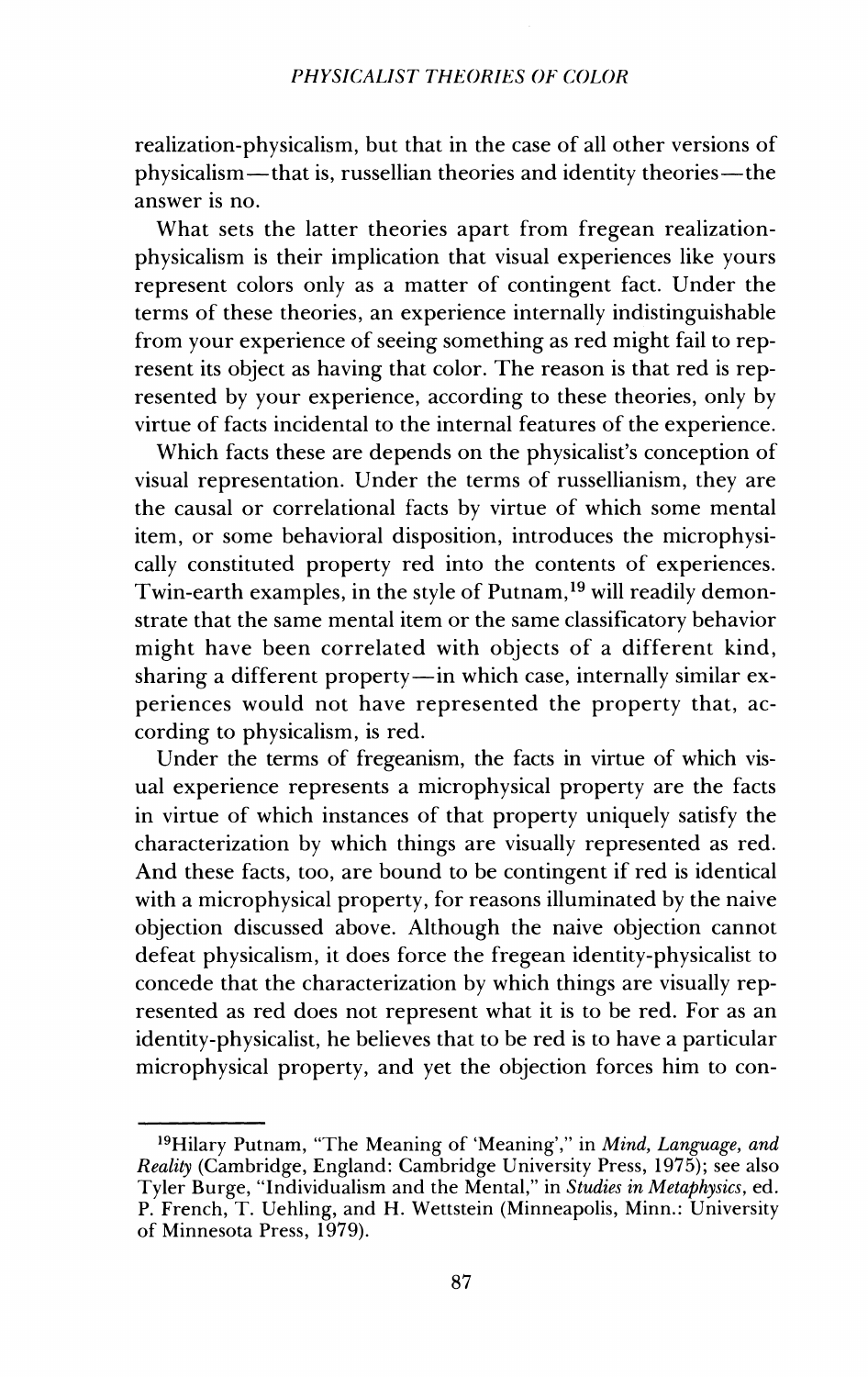cede that things aren't seen under microphysical characterizations. The fregean identity-physicalist must therefore believe that things are seen as red by means of a contingent characterization—a characterization that is, in fact, uniquely satisfied by instances of the property red, but not because it represents what redness is. And twin-earth examples will once again demonstrate that such a characterization might not have been uniquely satisfied by instances of red or might have been uniquely satisfied by instances of another property. Just as a mental symbol might have tracked a different property, so the visual characterization "whatever causes this feeling" might have been satisfied by a different property; and in either case, your visual experiences wouldn't have represented red, under the terms of the corresponding theory.

Thus, fregean identity-physicalism is like russellian physicalism in implying that your experience of something's looking red might have been exactly as it is, in all respects internal to you, while failing to represent anything as red. And this consequence has the corollary that there are circumstances under which you couldn't tell, by mere reflection on the experience of something's looking red, whether it is being represented as having the property red.

The physicalist may object, at this point, that something's being contingent doesn't entail its being *a posteriori.* He will argue, more specifically, that the reference of "red" has been fixed for you by a description alluding to your visual experiences: red is, by stipulation, whatever property is attributed to objects by their looking red. That red is the property that something appears to have in looking red is therefore knowable *a priori,* even though it is contingent, just like the length of the standard meter-bar in Paris.<sup>20</sup>

<sup>20</sup>See Saul Kripke, *Naming and Necessity* (Cambridge, Mass.: Harvard University Press, 1980), pp. 54ff.

Of course, those who define "red" as synonymous with "the property attributed to an object by its looking red" will think that it is not only necessary but analytic that red is the property something appears to have when it looks red. They will therefore claim that their view is compatible with your ability to tell that something appears to be red, since things necessarily appear to be red whenever they look red, and a thing'<sup>s</sup> looking red is (by stipulation) an introspectively recognizable kind of experience.

True enough. But what these philosophers describe as the ability to tell that something appears to be red is less than meets the ear. It'<sup>s</sup> the ability to tell that whatever property the thing appears to have is to be called red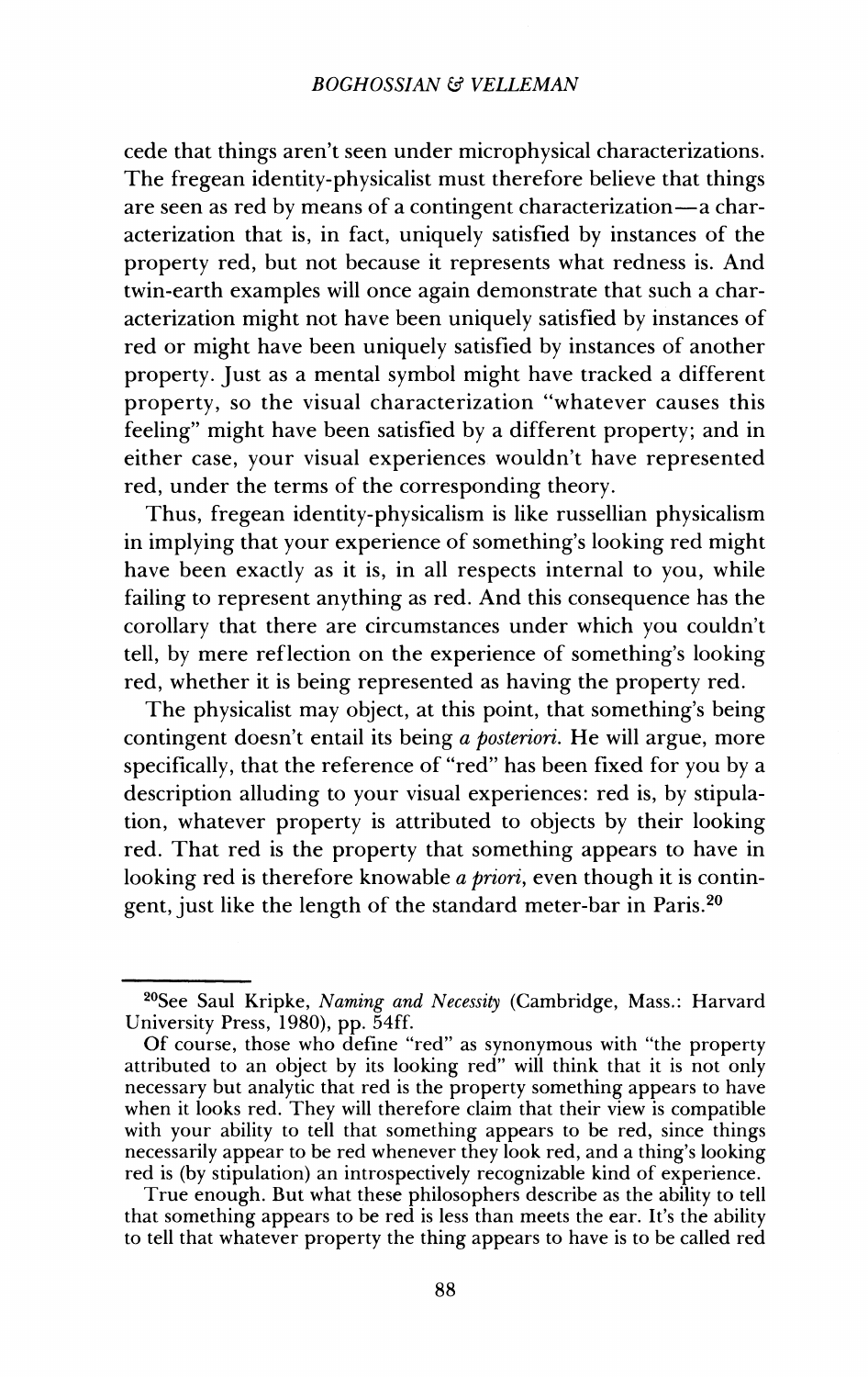This response misses the epistemological point. The term "red" has been stipulated as denoting the property attributed to objects by their looking red; but the phrase "looks red" has been stipulated as denoting experiences introspectively similar to some paradigm experience. The problem is that under the terms of the theories now in question, there is no introspectively recognizable kind of experience for which you can always tell by introspection whether the same property is represented in all or most experiences of that kind. These theories therefore imply, to begin with, that, for all you know by reflection on visual experience, the attempt to fix the referent of "red" as the property attributed to objects by their looking red may have failed, since there may be no property that predominantly satisfies that description. They imply furthermore that, even if there is a property represented by most instances of things' looking red, you cannot necessarily tell by reflection when a particular experience is representing that property.

This problem can best be illustrated by imaginary cases of context-switching.<sup>21</sup> Suppose that your environment were to change in such a way that your mental designator for red was correlated with, or your visual characterization of red was satisfied by, a new and different property that replaced the current property red wherever it occurred. At first the content of your visual experiences might remain the same, with the result that you saw objects as having a property that they no longer had. But gradually your visual designators or characterizations would come to denote the new property rather than the old. Tomatoes would therefore appear to have a new and different color property—appear to have it, that is, in the only sense in which a russellian or an identitytheorist can conceive of them as appearing to have any color at all. Yet in all respects internal to you, your experiences would remain

on this occasion. It'<sup>s</sup> not the ability to tell when something appears to have that property.

Our claim that you can tell when something appears to be red means that there is a property, red, such that you can tell when something appears to have it. And this claim cannot be accommodated by these linguistic maneuvers.

<sup>21</sup>Context-switching and its relevance to self-knowledge is discussed at greater length in Paul A. Boghossian, "Content and Self-Knowledge," *Philosophical Topics* (1989), pp. 5-26.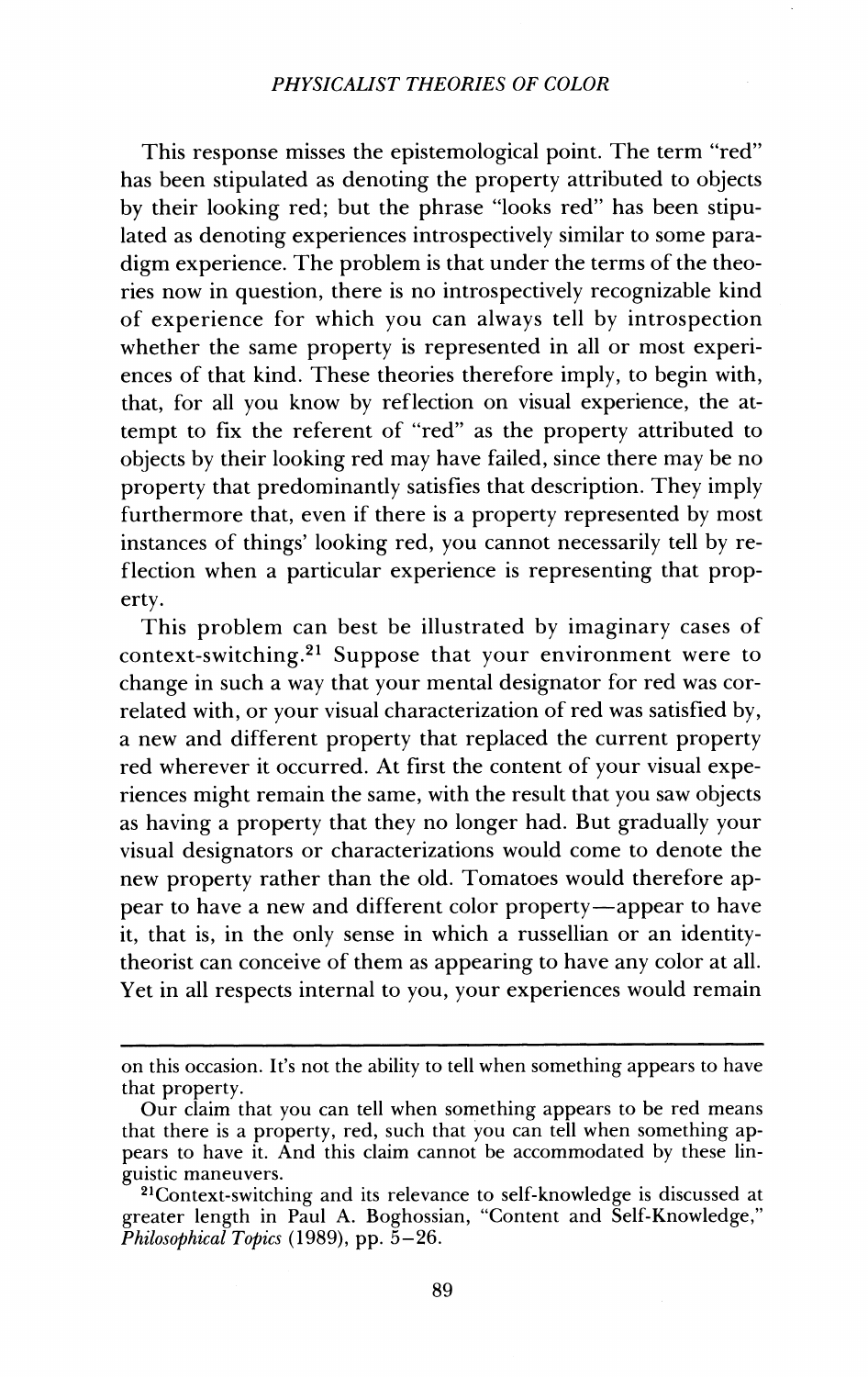unchanged, and so you would be unable to tell by reflection that you were no longer seeing tomatoes as having the color property that you had previously seen them as having.

Russellianism and identity-physicalism therefore entail that without investigation into the physical causes and correlates of your visual experiences, you cannot necessarily know whether tomatoes appear today to have a different color property from the one that they once appeared to have. You might know that whatever property they appear to have is likely to be the current holder of the title "red," if any property is. But you may not be able to tell when things have appeared to have that property in the past; and you may not be able to tell in the future when things appear to have it. Hence there remains a significant sense in which you don't necessarily know when things appear to be red.<sup>22</sup>

Indeed, these theories entail that you cannot always tell without investigation whether objects appear to have any color properties at all. For just as experiences internally indistinguishable from yours might represent different properties, so too they might simply fail to represent properties. Such a failure would occur if the characterizations applied to objects in visual experience were not satisfied, or if the corresponding mental designators were not systematically correlated with visual stimulation from objects of any particular kind.

Consider the russellian theories, which say that visual experience represents objects as colored by means of symbols or behavioral dispositions that designate microphysically constituted kinds. Reflection on such an experience wouldn't necessarily reveal whether the symbols being tokened, or the behavior being

<sup>&</sup>lt;sup>22</sup>This problem is especially acute for the Humean proposal, according to which objects are represented as colored by being characterized as "one of *those"* where the reference of "those" is determined by the subject'<sup>s</sup> classificatory dispositions. Not only would one be unable to tell by introspection whether the property characteristic of a particular set of objects was the same as it was previously; one would also be unable to tell whether an object was being assigned to the same set of objects as it was previously. In order to tell whether the set to which tomatoes were visually assigned today was the same as the one to which they were assigned yesterday, one would have to investigate precisely which other objects one was disposed to include in that set on each occasion. Mere introspection would therefore fall even further short of revealing whether tomatoes appear to have the same color that they once appeared to have.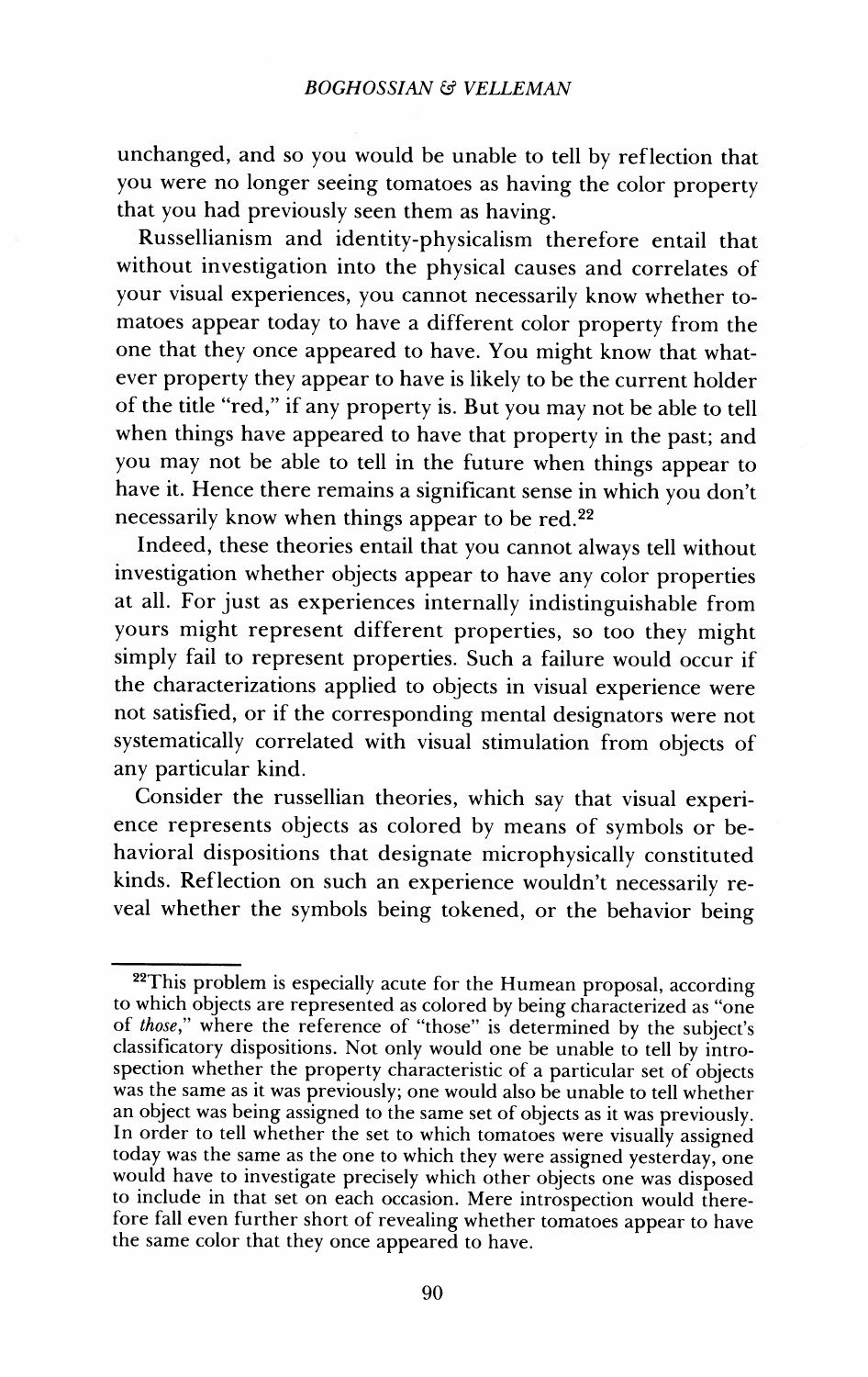prompted, were correlated with objects sharing a common property and constituting a genuine kind. For all one could tell from having the experience, the objects associated with the symbol or behavior might be utterly miscellaneous, and so these purported designators might not indicate membership in a kind or possession of a property. Hence one would be unable to tell, when things looked red, whether there was a property that they thereby appeared to have. And if one didn't know whether things appeared to have a property in looking red, one wouldn't know whether there was such a property as red at all.

The same problem attends the fregean theory, in all but its realization-theoretic form. According to fregean identityphysicalism, as we have developed it, visual experience represents red by characterizing it as the property that normally causes a particular sensation. Yet reflection on a visual representation of this form would not necessarily reveal whether there was a property that normally caused the sensation, and so it wouldn't reveal whether the associated characterization succeeded in denoting a property.

Of course, the possibility of there being no colors represented in visual experience is only the most bizarre of many possibilities that introspection could not rule out if the present theories were true. A less bizarre possibility is that visual experience might represent only two color properties—one when things look either red, orange, or yellow, and another when they look either green, blue, or violet. The correlational or causal facts could certainly be arranged in such a way as to give these experiences one of only two contents, under the terms of russellian or identity-theoretic physicalism. These theories therefore imply that one cannot always tell without investigation whether red and orange are different colors, the same color, or no color at all.

## *Some Defenses and Replies*

Now, physicalists sometimes admit that visual experience, as they conceive it, is compatible with the possibility that there are no colors.<sup>23</sup> We wonder, however, whether the full import of this concession is generally appreciated. The statement that there may be

<sup>23</sup>See, for example, Armstrong, *A Materialist Theory of the Mind,* p. 289.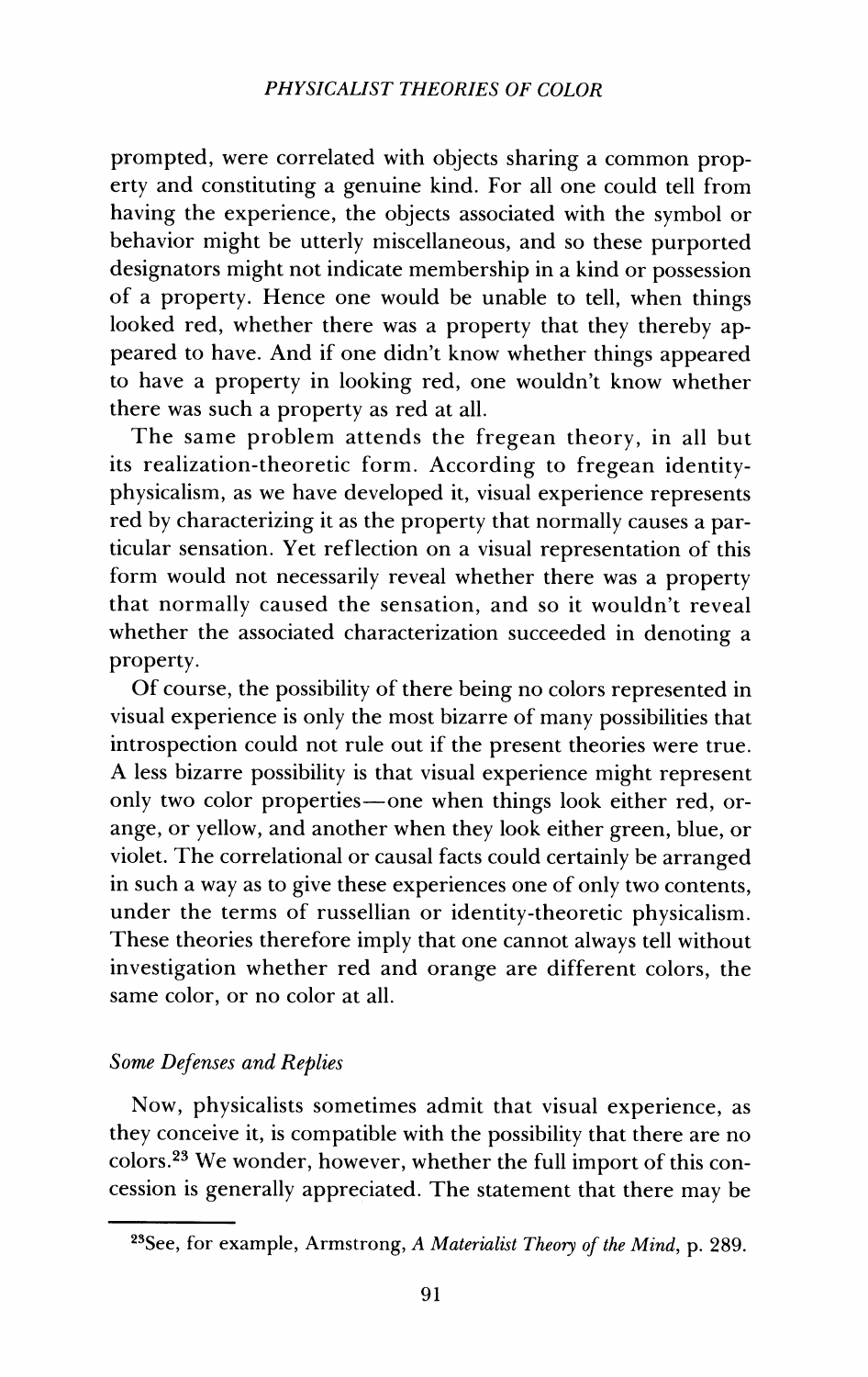no colors sounds as if it should gladden the heart of an anti-realist, but it is in fact different from, and perhaps even incompatible with, the views that many anti-realists hold. What these anti-realists believe is that colors are properties that visual experience attributes to objects even though no objects instantiate them. What proponents of the present theories must concede, however, is that there may be no properties attributed to objects by their looking colored, and hence that there may be no such properties as colors, not even uninstantiated ones. They must allow that color experience not only may attribute properties to objects that don't have them, as the anti-realists claim, but may actually fail to attribute properties to objects at all, by failing to express any properties. If this possibility were realized, color experience would lack the representational competence required to be false, strictly speaking, whereas the falsity of color experience is what anti-realism is usually about. And in our opinion, the fact that color experience can at least be false is evident on the face of it.

A physicalist might respond that the designators and characterizations involved in color experience can be assumed to indicate some properties, since something or other is bound to be responsible for one's visual sensations, as specified in the characterizations, and something or other is bound to be correlated with the designators. But the liberal criteria of visual representation that would enable one to assume that some properties or other were being represented would simultaneously undermine one's claim to other items of knowledge about those properties.<sup>24</sup> For if one's experiences of things as red and as orange represented whatever properties in heaven or earth were correlated with two different designators, or responsible for two different sensations, then one would be even less able to tell by reflection whether those properties belonged to the same determinable, or required extension for their instantiation, or bore greater similarity to one another than to some third property. For all one could tell from seeing colors in the way imagined here, red might be an electrical charge, orange a degree of acidity, and blue a texture.

A physicalist might respond that if the similarities and differ-

<sup>24</sup>Such liberal criteria are also unlikely to yield a plausible theory of representation. But as we said in note  $\dot{8}$ , we are ignoring such general problems in correlational semantics.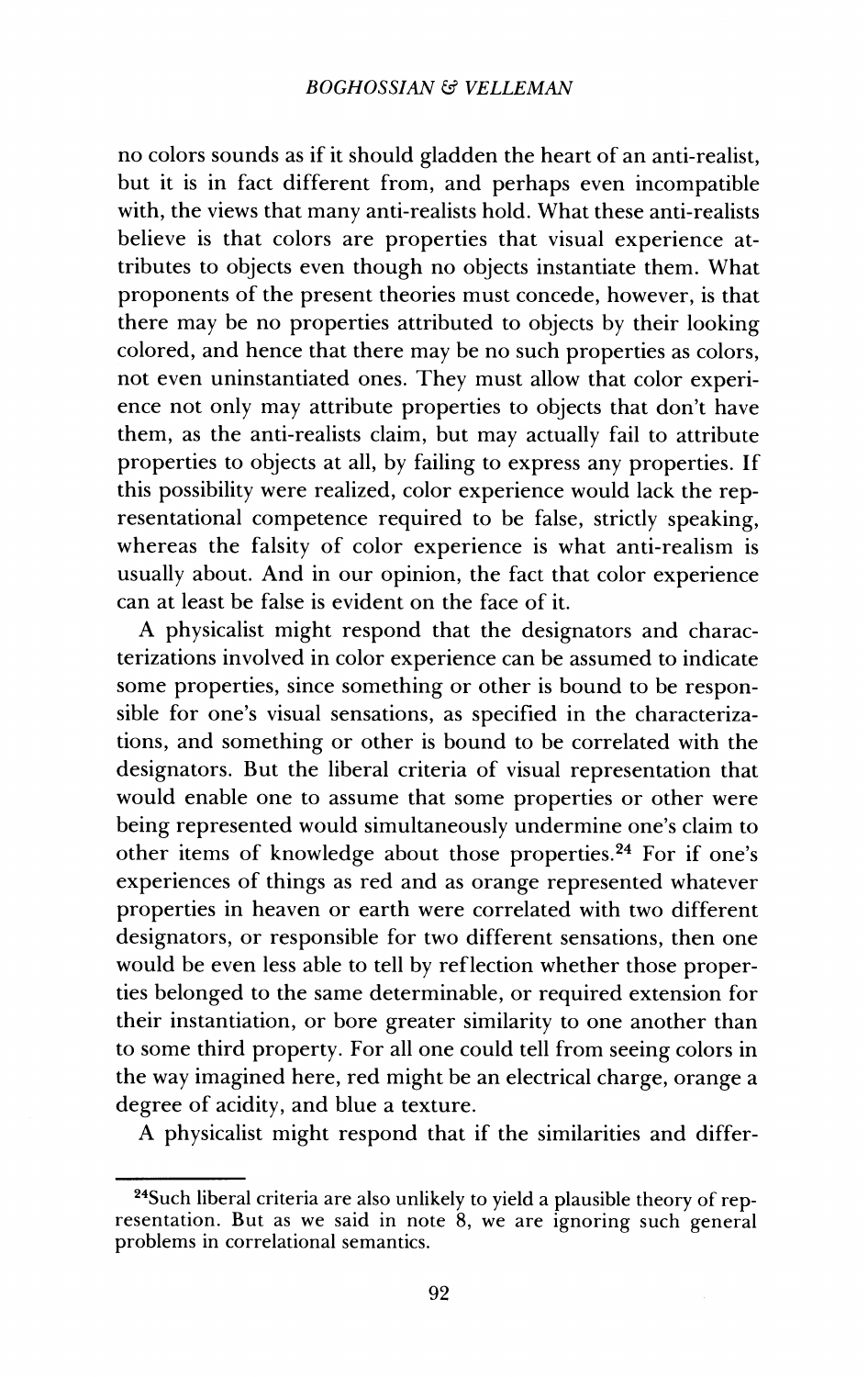ences among colors were conceived as relative to an observer, then they would indeed be revealed by reflection on visual experience.<sup>25</sup> Let the imperfect similarity between red and orange consist in the fact that they have distinct but similar effects on normal human observers, and any normal human observer will be able to detect their relation on sight.

The problem with this suggestion is that it can account only for our knowledge of contingent similarities and differences. Red and orange, as conceived by the physicalist, are properties that happen to have distinct but similar effects on human observers, but they might have had effects that were not distinct or were even less similar. Hence the similarity relation that would be accessible by reflection on visual experience, according to physicalism, is a relation that red and orange might not have had. In reality, however, reflection on the experiences of seeing red and orange tells us that if two properties didn't stand in precisely this relation, they wouldn't be the properties we're seeing.<sup>26</sup>

#### *Smart's Analogy*

Now, the epistemology of color similarities and differences has received considerable attention from some physicalists who are aware that their theories appear unable to account for it. Because these physicalists subscribe to russellian or identity-theoretic versions of physicalism, they are committed to the proposition that visual experience doesn't characterize objects in terms that would reveal wherein their color properties consist. The problem is that if visual experience doesn't reveal wherein colors consist, it cannot reveal wherein they are essentially alike or different. In order for visual experience to represent how being red is essentially similar or dissimilar to being orange, it would have to represent what it is to be red or to be orange—which it doesn't do, under the terms of the theories in question. These theories therefore seem unable to explain why the similarities and differences among colors can be known on sight.

<sup>25</sup>We owe this suggestion to Sydney Shoemaker.

<sup>&</sup>lt;sup>26</sup>Here, as elsewhere, a physicalist may reply that our sense of having introspective knowledge can be explained away. We shall consider this objection below.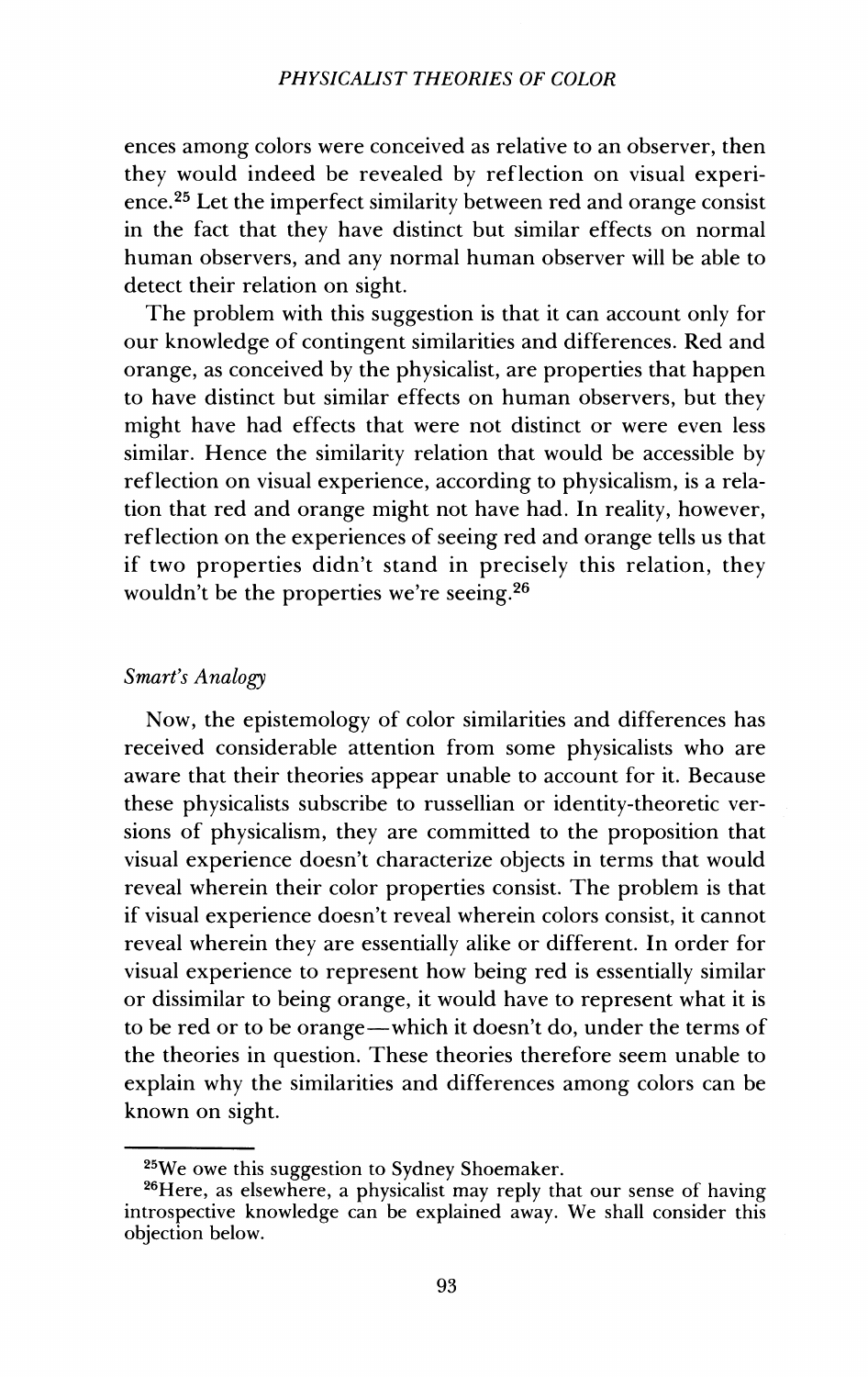Physicalists have attempted to meet this challenge by disputing its premise—namely, that visual experience would have to represent the nature of color properties in order to reveal their similarities and differences. They insist upon "the possibility of being able to report that one thing is like another, without being able to state the respect in which it is like."<sup>27</sup>

J. J. C. Smart once offered an analogy to illustrate this possibility. He wrote:

If we think cybernetically about the nervous system we can envisage it as being able to respond to certain likenesses . . . without being able to do more. It would be easier to build a machine which would tell us, say on a punched tape, whether or not. . . objects were similar, than it would be to build a machine which would report wherein the similarities consisted.

David Armstrong quotes this passage in application to color similarities and concludes, "No epistemological problem, then."<sup>28</sup>

What Armstrong seems to be suggesting is that one detects the bare fact that red and orange are similar by means of a sensory mechanism that responds to their similarity and produces an awareness of it in one's mind. This similarity-detecting component of the visual sensorium is what corresponds, in Armstrong's view, to the similarity-detecting machine described by Smart.<sup>29</sup> Unfortunately, such a detector, though perfectly conceivable, would not yield the right sort of knowledge about color similarities. For if the similarities among colors were detected by sight, then one's knowledge of them would be defeasible, by evidence of an optical illusion or malfunction. The experience of seeing things as red and as orange would reveal that these colors looked similar, and hence that they were similar if one's eyes could be trusted; but one would

<sup>27</sup>These words are from J. J. C. Smart'<sup>s</sup> "Sensations and Brain Processes." They are quoted in application to color by D. M. Armstrong in "Smart and the Secondary Qualities," p. 12.

<sup>28</sup>"Smart and the Secondary Qualities," pp. 12-13.

<sup>29</sup>See Armstrong'<sup>s</sup> *A Theory of Universals,* vol. 2 (Cambridge, England: Cambridge University Press, 1978), p. 127: "[W]hy should not the colourproperties act on our mind (or, rather, why should not states of affairs involving these properties act on our mind), producing awareness of resemblance and incompatibility, but not producing awareness of those features of the properties from which the resemblance and incompatibility flow?"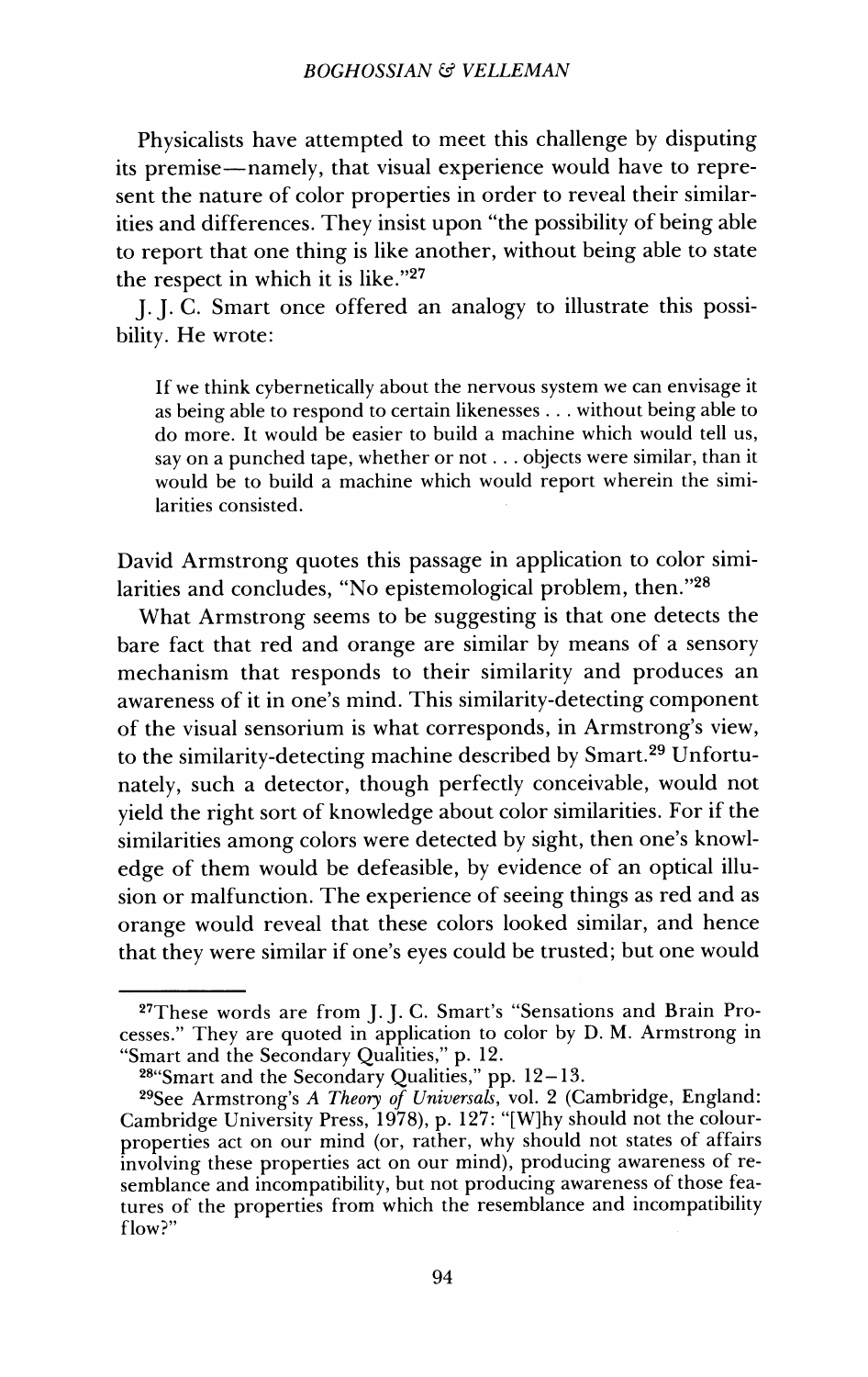#### *PHYSICALIST THEORIES OF COLOR*

have to acknowledge the possibility that their apparent similarity might be an illusion, and that they might not be similar, after all.

In reality, of course, the similarity between red and orange is known beyond question and could not turn out to be an illusion. One needs to have seen red and orange in order to know that they're similar, of course, but only because one needs to have seen them in order to know which properties they are. Once acquainted with them, one doesn't depend on visual evidence for one's knowledge of their similarity, since nothing would count as countervailing evidence.

## *Armstrong's Analogy*

Armstrong has suggested that one's ability to perceive color similarities without perceiving their bases is analogous to the ability to perceive family resemblances:

How can we be aware of the resemblance and the incompatibility of the colour-shades, yet be unaware of, and have to infer, the nature of the colour-properties from which these features flow? The answer, I take it, is in principle the same ... as for the cases where resemblance of particulars such as faces is observed but the respect of resemblance cannot be made out. Despite the fact that the respect in which the faces resemble one another is not identified, it can still act upon our mind, producing in us an awareness of resemblance.<sup>30</sup>

Now, if we follow Armstrong'<sup>s</sup> instructions to interpret this analogy as comparing the perceived similarity of color properties to the perceived similarity of particular faces, then it does nothing to overcome our stated objection. Although one can often see that two faces are alike, one remains aware that the appearance of likeness may be illusory, and hence that the faces may turn out not to be alike, after all, whereas the appearance of similarity between red and orange is not subject to empirical refutation.

Yet Armstrong's analogy is open to a slightly different interpretation, which might seem to suggest a case in which knowledge of bare resemblance need not be defeasible, either. Let the similarity

*<sup>3</sup>0A Theory of Universals,* vol. 2, p. 127. See also *A Materialist Theory of the Mind,* pp. 275-276.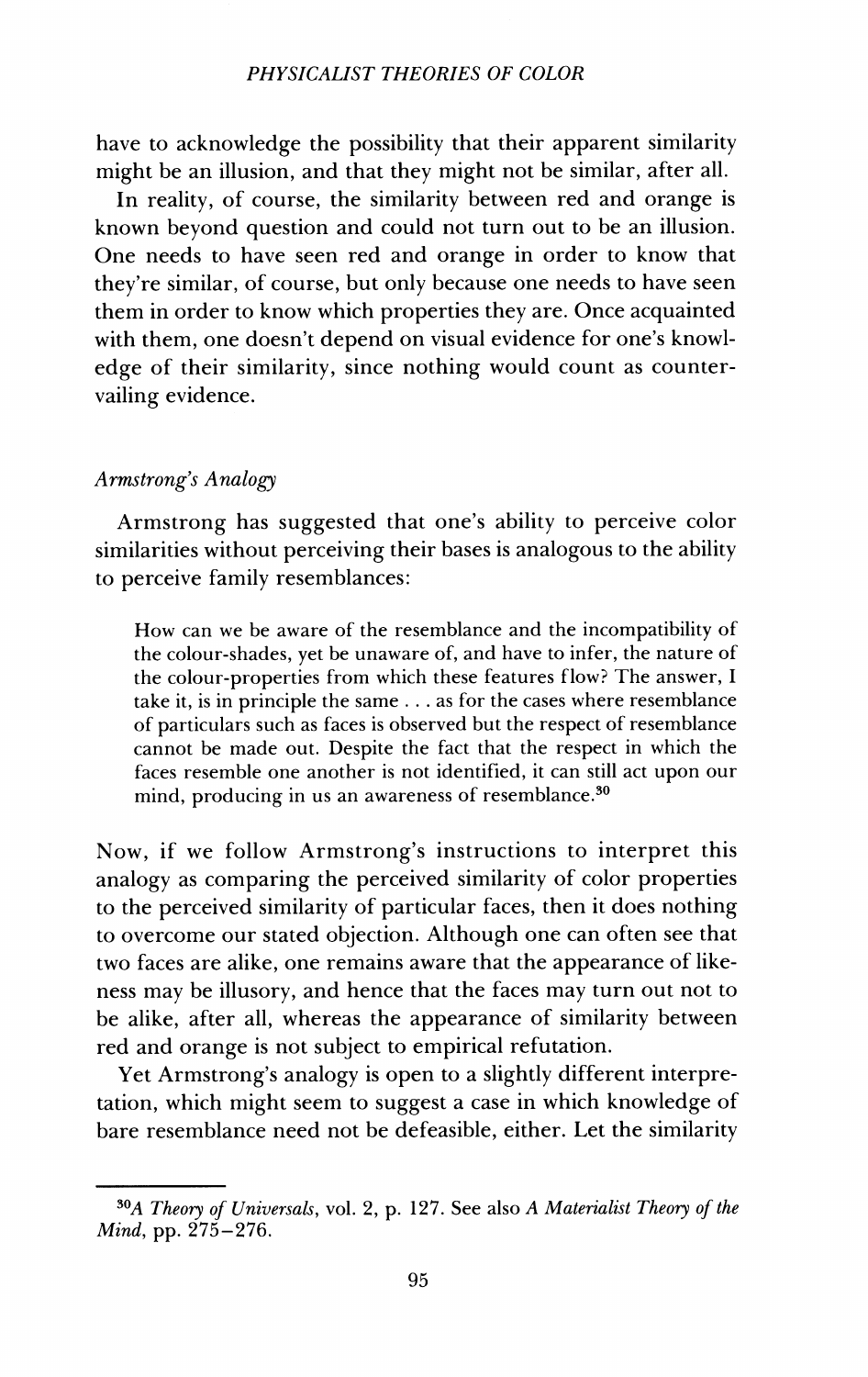between colors be compared not to that between particular faces but, rather, to that between the contours that the faces appear to have, which are properties rather than particulars.<sup>31</sup> When the perception of family resemblance is thus interpreted as the perception of similarity between complex shapes, it no longer seems exposed to the risk of illusion. The faces may not have the shapes that they appear to have, of course, but the similarity between those shapes remains unmistakable, even though one may not be able to articulate the respects in which they're alike. Why, then, can't the similarity between perceived colors be equally unmistakable and yet equally unanalyzable?

The problem with this version of Armstrong's analogy is that one's ignorance of the respects in which perceived shapes are alike is not analogous to the ignorance that one would have of color similarities if russellian or identity-theoretic physicalism were true. Although one cannot say what's common to the contours that two faces appear to have, one sees those contours under modes of presentation that represent their nature, since shapes are spatial properties and are visually characterized in spatial terms.<sup>32</sup> Information about the aspects in which shapes are similar is therefore included in the introspectible content of their visual appearance. One may just be unable to isolate that information or extract it or put it into words. Under the terms of russellianism or identity-physicalism, however, one's inability to tell what colors have in common isn't due to the difficulty of processing information contained in their visual characterization; it'<sup>s</sup> due to the absence of that information, since colors aren't characterized in terms that represent their nature.

The difference between these cases is like that between purely referential concepts, which have no sense, and concepts whose sense is difficult to explicate. If one has the concept of gold

<sup>31</sup>Armstrong himself sometimes suggests that shapes rather than individuals are the relevant analogue. See *Consciousness and Causality,* pp. 178-179.

<sup>&</sup>lt;sup>32</sup>One might well have reservations about whether the spatial terms in which shapes are visually characterized fully capture their spatial nature. But such reservations tend to undermine Armstrong'<sup>s</sup> claim that similarities of shape are evident on sight. In assuming that shapes are visually represented in terms that reveal their nature, we are simply taking Armstrong'<sup>s</sup> view of the matter.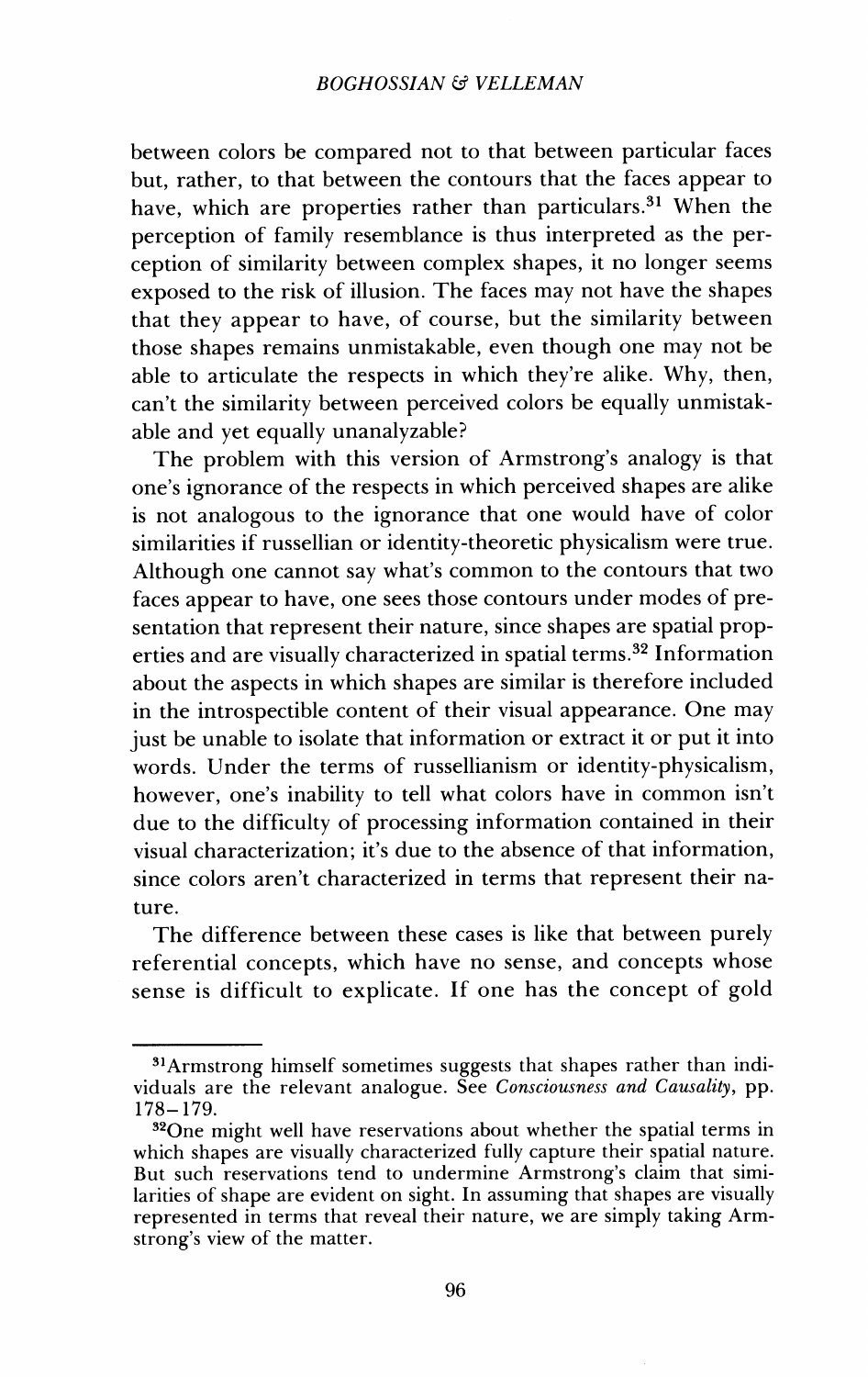without being able to say what gold is, the reason may be that having the concept consists in nothing more than standing in the right causal relation to the appropriate objects. But if one has the concept of compassion without being able to say what compassion is, the reason is probably that one's concept has a *de dicto* content that one cannot immediately explicate. Thus, reflection on one's concepts of compassion and pity may not reveal how compassion and pity are alike, any more than reflection on concepts will reveal the relation between gold and silver—but not for the same reason. In the case of gold and silver, the reason will be that one's concepts simply don't reflect the basis of similarity; in the case of compassion and pity, it will be that a relation reflected in one's concepts isn't easy to articulate.

This difference is manifested by differences in one's authority about proposed accounts of the relevant objects or similarities. If someone proposes an account of what gold is, or how it is like silver, one cannot confirm his account simply by consulting one'<sup>s</sup> concepts. But if someone proposes an account of what compassion is, or how it is like pity, reflection on one's concepts may indeed suffice to reveal whether he's right, even if it wouldn't have enabled one to formulate the account on one's own.

To judge by this test, the visual representation of shape is like a concept that'<sup>s</sup> difficult to explicate, since one can indeed confirm an account of the resemblance between two faces by reflecting on how they look. There is thus good reason to believe that one'<sup>s</sup> knowledge of family resemblance depends on visual information of a sort that is not contained in the appearance of colors, as understood by russellian or identity-theoretic physicalism. One does see the respects in which two faces are alike, although one may be unable to isolate or describe them, whereas the versions of physicalism under discussion imply that the respects of similarity between colors are utterly invisible. Hence one's ability to be certain about family resemblances is no indication that one could be equally certain about color resemblances if these versions of physicalism were true.

#### *Explaining the Epistemological Intuitions Away*

We believe that the foregoing epistemological objections rule out any theory that portrays visual experience as representing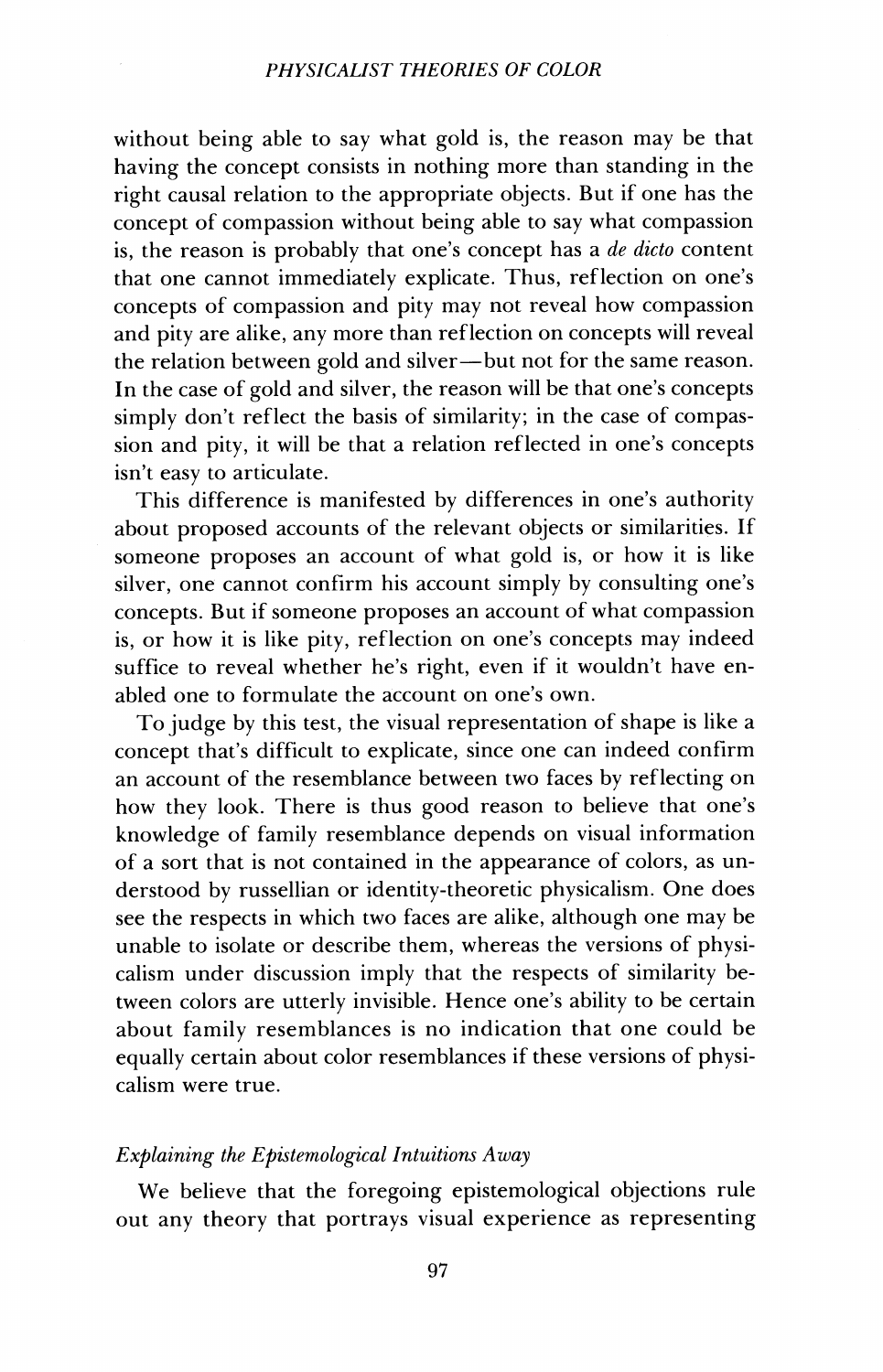colors contingently—that is, without characterizations that denote them necessarily. They thereby rule out russellian versions of physicalism and fregean identity-physicalism as well.

Although such theories cannot respect ordinary intuitions about the epistemology of color, some of them can attempt to explain those intuitions away. In particular, any physicalist who acknowledges the existence of distinctive color sensations, or qualia, can argue that we have mistaken introspective knowledge about those sensations for knowledge about the color properties that they help to represent. What the ordinary observer knows by reflection, this physicalist may claim, is not that there are distinct but similar properties that red-looking and orange-looking objects appear to have but, rather, that there are distinct but similar sensations that accompany these appearances. According to this response, we have displaced—indeed, projected—these items of knowledge from their true objects, which are color qualia, onto color properties.

But can the physicalist extend this explanation to our most fundamental knowledge claim, that color experience can be known on reflection to represent properties? He can try. For he can say that we have mistaken the introspectible presence of color qualia in visual experience for an introspectible representation of color properties. Because reflection on visual experience does reveal that things look colored in the sense that their visual appearances are accompanied by color sensations, the physicalist may argue, we have mistaken it as revealing that they look colored in the sense of being represented as having color properties.

But why would we commit this mistake in the case of color, when we have no tendency to commit it in the cases of other, equally vivid sensations? One isn't tempted to think that sensations of pain, for example, attribute any properties to the objects that cause them. Reflection on the experience of being pricked by a pin doesn't yield the conviction that the pin is being represented as having a pain-property. Why, then, should reflection on an experience accompanied by a color sensation yield the conviction that its object is being represented as colored?

Here again the physicalist may think that he has an explanation. For as Wittgenstein pointed out, sensations of pain, unlike sensations of red, are not regularly received from particular objects or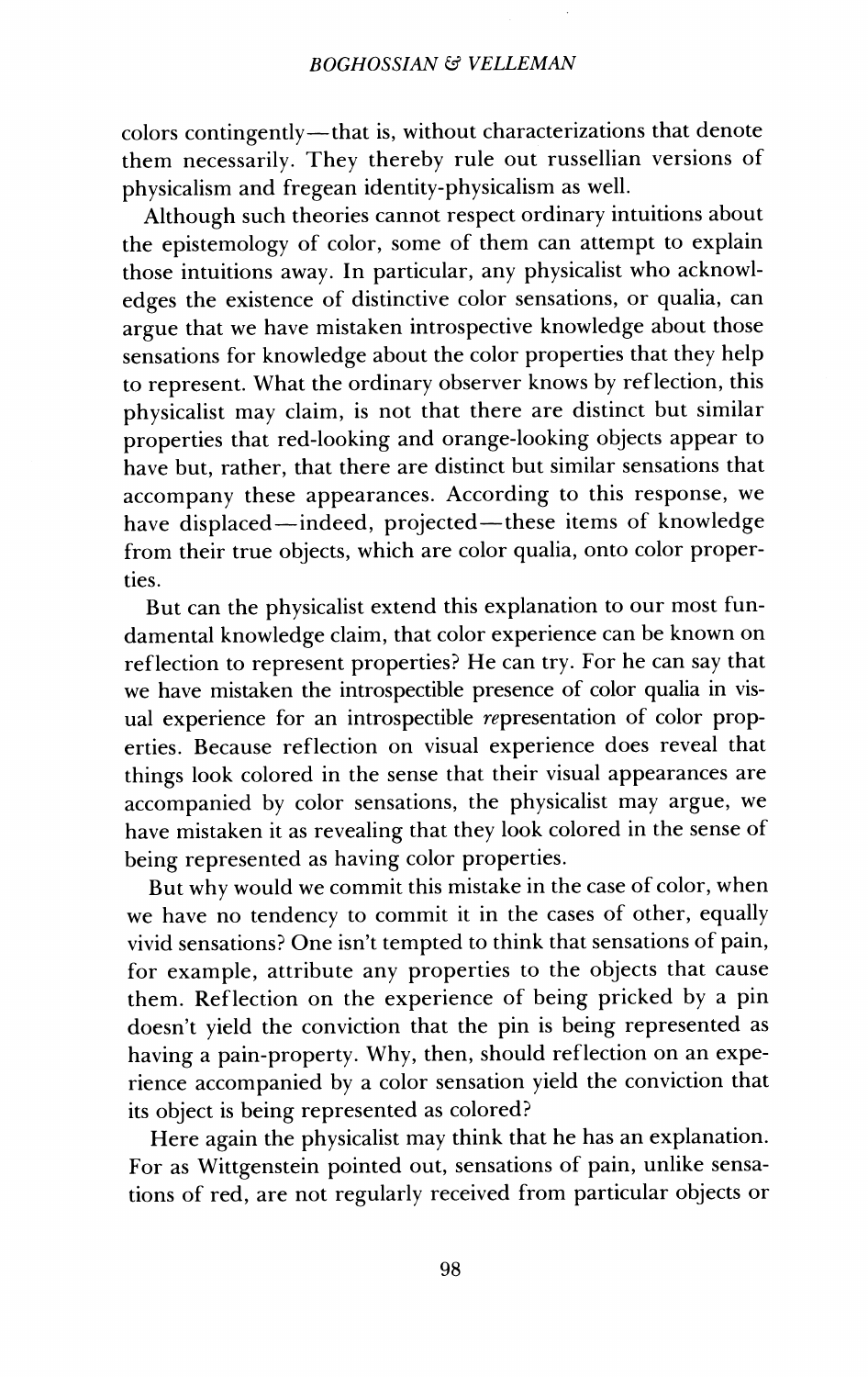surfaces; if they were, "we should speak of pain-patches just as at present we speak of red patches."<sup>33</sup> Perhaps, then, we believe that visual experience attributes color properties to objects because we've observed the regularity with which color sensations are associated with the perception of particular surfaces. According to this explanation, the knowledge that we have claimed to possess on the basis of mere reflection is in fact derived from observed patterns and correlations within visual experience.<sup>34</sup>

Unfortunately, the patterns and correlations cited here would provide no grounds whatsoever for believing that visual experience attributes color properties to objects in the ways required by russellian or identity-theoretic physicalism. From the fact that particular objects are individually associated in visual experience with a particular sensation, no conclusion can be drawn about whether the sensation has any normal or predominant cause, and hence about whether there is an external property that it can help to represent. Various objects regularly occasion sensations of red, but those objects are so various that they may not have any surface properties in common, for all one can tell from visual experience. Hence their observed association with one and the same quale provides no grounds for thinking that the quale has any informational potential.

What's more, the association of color sensations with particular objects is no more regular or reliable than that of pain with particular kinds of events. After all, pain serves its monitory function only because young children can learn that it regularly accompanies bumps, scrapes, punctures, encounters with extreme heat or cold, and so forth. Having obvious external correlates is essential to the evolutionary purpose of pain. If what led us to view a sensation as the representation of something external were its observed correlation with various external stimuli, we would have no more occasion to take this view of color than of pain.

Thus, the point of Wittgenstein's remark about pain patches cannot be that pain appears to have no representational content because it has no apparent external correlates. What, then, is the

<sup>33</sup>*Philosophical Investigations* (Oxford, England: Basil Blackwell, 1974), p. 312.

<sup>34</sup>This suggestion, too, is due to Sydney Shoemaker.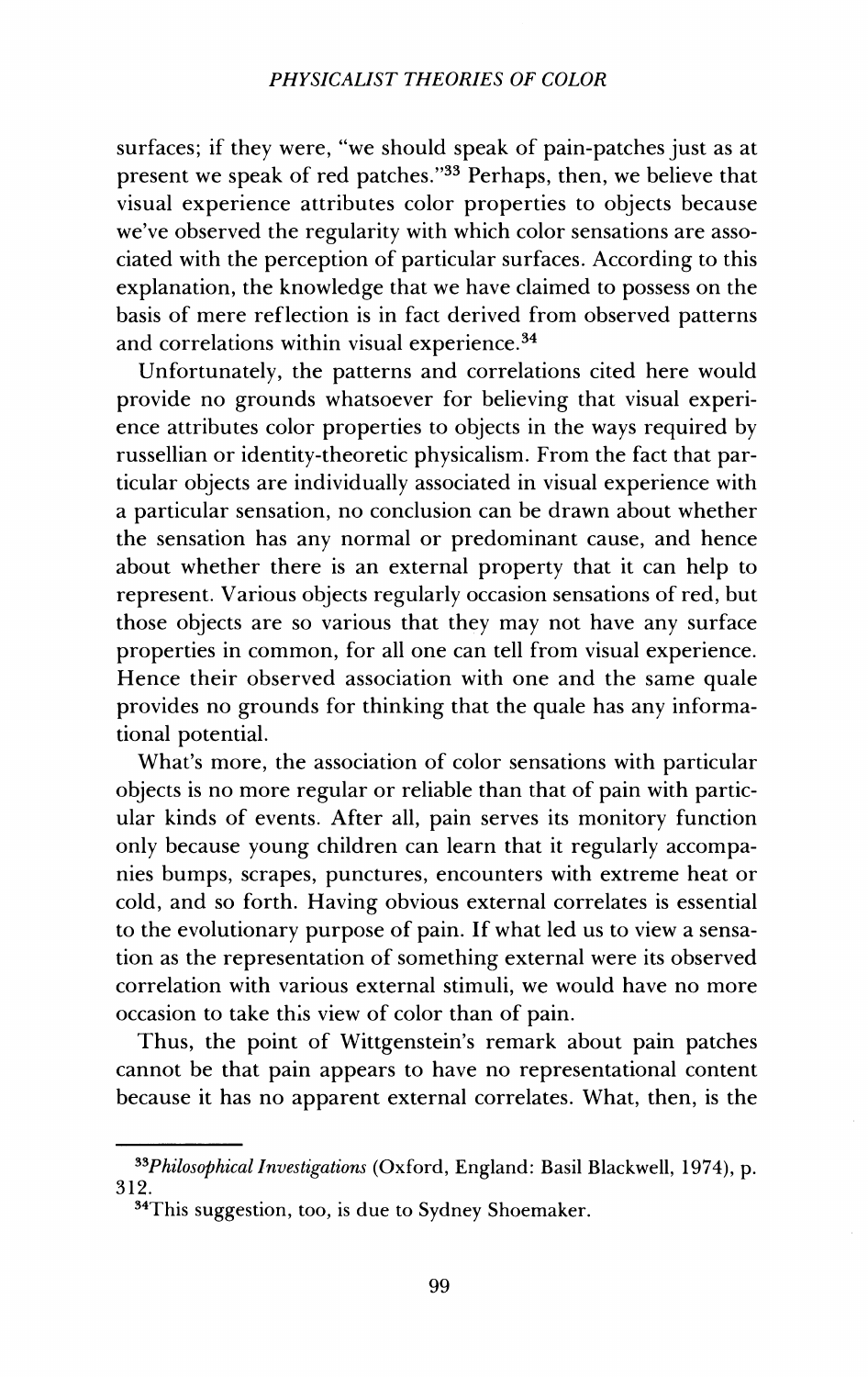point? Surely, it's that sensations like pain (and color) involve qualities that we can easily think of as located in the external world, but that this thought is blocked, in the case of pain, by there being no particular places where it seems to be located. The external correlates of pain aren't places, and so pain isn't subject to the sort of displacement that the mind practices on other sensations.

Thus, what the association of sensations with particular surfaces produces, and what Wittgenstein was suggesting that it would produce even in the case of pain, is a tendency to perceive the sensations as located on those surfaces—an inducement, in short, to the projective error. But the result of this error is precisely that the qualia themselves, rather than microphysical properties, are attributed to objects in visual experience. Thus, if the patterns cited by the physicalist have their most likely result, they result in the falsity of physicalism as an account of the properties that visual experience represents.

The physicalist explanation of our basic epistemological intuition is therefore unstable. The physicalist wishes to claim that visual experience does not project sensations onto external objects, as their perceived properties, but that reflection on visual experience does project our knowledge about sensations onto objects, as knowledge about their perceived properties. What is cited as accounting for the latter projection doesn't really account for it, however, and would in fact account for the former projection instead.

## Fregean, Realization-Theoretic Theories

Russellian and identity-theoretic versions of physicalism fail to cope with the epistemology of color because they must portray visual experience as representing color without a characterization that denotes it necessarily. Such visual representations would denote properties only contingently, and would therefore fail to provide the appropriate introspective knowledge of the properties denoted.

This problem does not affect fregean, realization-theoretic theories. A realization-physicalist can concede, in response to the naive objection, that red objects aren't visually characterized in microphysical terms, and yet hold a version of fregeanism according to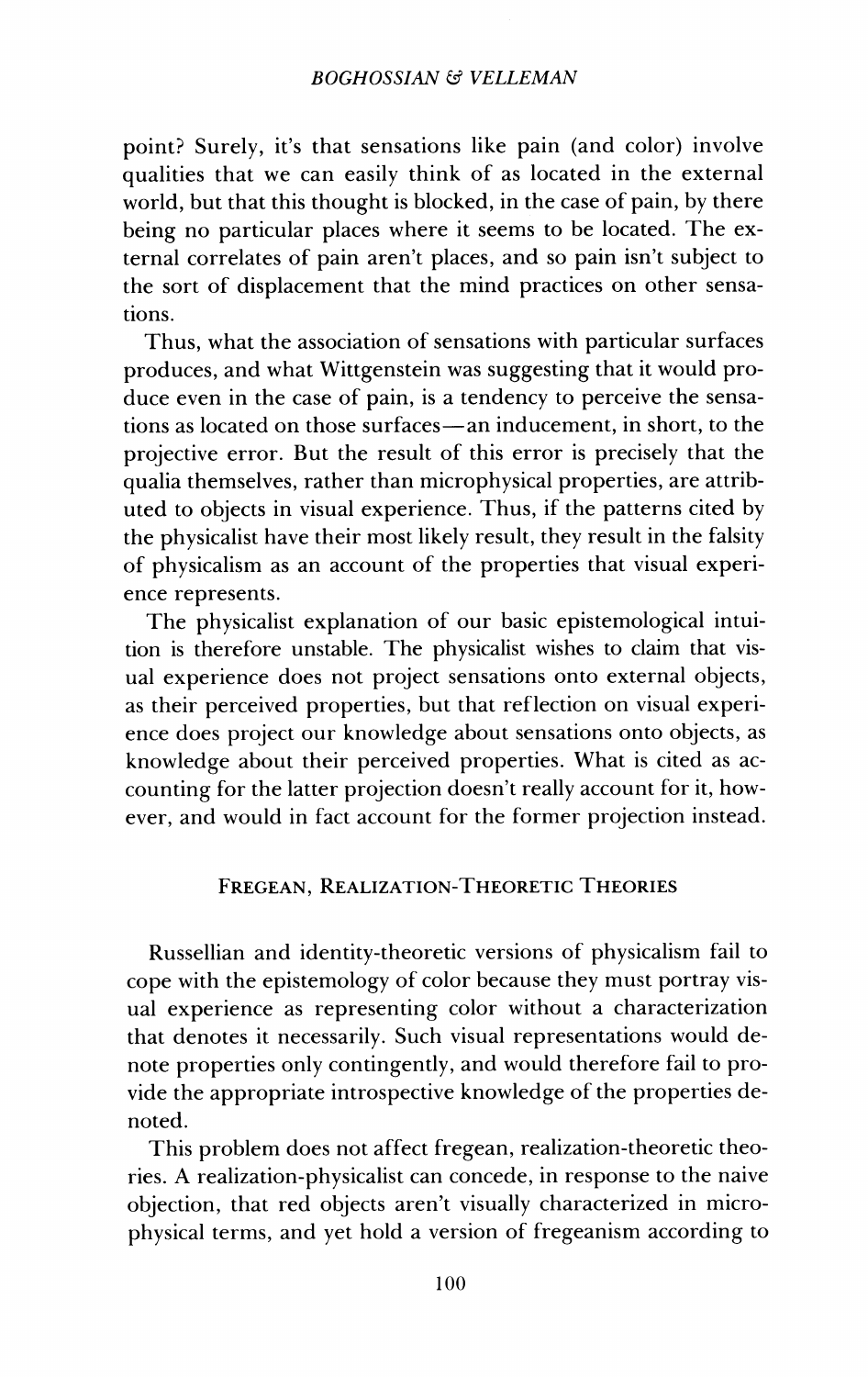which they are characterized in terms that express what it is to be red; for he doesn't believe that to be red is to have a microphysical property. His theory of visual representation may then enable him to account for the epistemology of color experience. For if visual experience represented red by means of a characterization that represented what it is to be red, then introspection on the content of such an experience would leave no doubt whether there was such a property, introspection on experiences containing the same characterization would leave no doubt whether they represented the same property, and introspection on experiences containing characterizations of various colors would reveal the relations of similarity among them—all because the introspectible content of each experience would reveal what it is to have the property therein represented.

We therefore turn to a consideration of fregean, realizationtheoretic versions of physicalism. One such theory was already introduced, in our initial survey of physicalist theories. Before returning to that theory, however, we shall briefly introduce a new proposal, which is motivated by epistemological arguments of the sort considered above. This proposal has little intuitive appeal of its own; indeed, it would hardly have been intelligible before our epistemological arguments against the other proposals had been aired. As a response to those arguments, however, it has some apparent plausibility.

#### *A New Proposal*

The new proposal is an attempt to kill two birds with one stone.<sup>35</sup> It purports to explain at a stroke how colors are visually

<sup>&</sup>lt;sup>35</sup>The following remarks of Armstrong's sound like the theory developed in this section:

The vital point to grasp here, I think, is that, with an exception or two to be noticed, our *concepts* of the individual secondary qualities are quite empty. Consider the colour red. The concept of red does not yield any necessary connection between redness and the surface of ripe Jonathan apples or any other sort of object. It does not yield any necessary connection between redness and any sort of discriminatory behaviour, or capacity for discriminatory behaviour, in us or in other creatures. It does not yield any necessary connection between redness and the way that the presence of redness is detected (eyes, etc.) in us or in other creatures. Finally, and most importantly, it does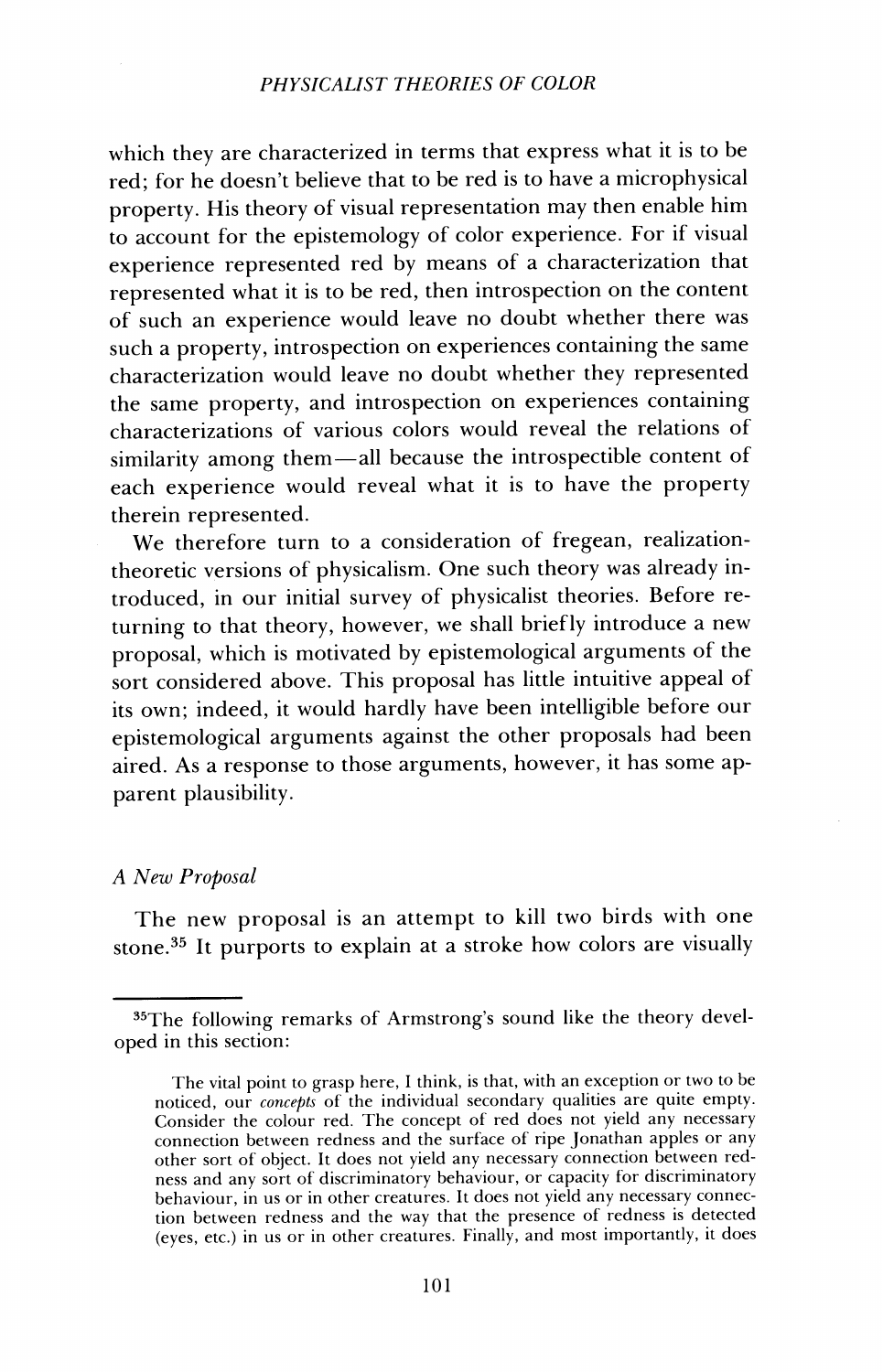represented and how their similarities and differences are known. The explanation is that colors are visually characterized precisely as those properties which bear the appropriate similarities and differences to one another.

How could all of the similarities and differences among colors be included in their visual characterization? Here is how.

Let a *pigmentation* be any property of extended things that stands with its co-determinates in relations of similarity and difference representable by a spheroid space in which distance around the circumference, distance from the ends, and distance from the interior correspond to differences in three different respects (to be called, for our purposes, hue, lightness, and saturation). Then let coordinates be defined so that any determinate pigmentation can be labelled by three numbers specifying its longitude, latitude, and depth in the property space. The description "pigmentation *xyz"* will then have as its condition of satisfaction the presence of a determinate whose relation to its co-determinates corresponds to position *xyz* in a property space of this structure.

Now suppose that visual experience characterized surfaces as having pigmentations, specified by their coordinates in pigmentationspace.<sup>36</sup> Under the terms of fregeanism, such experiences would represent the surfaces as having some appropriately related determinates of some appropriately structured determinable. Under the terms of realization-physicalism, colors would be the secondorder properties expressed by such characterizations—that is, the

However, the rest of Armstrong'<sup>s</sup> work makes clear that he does not subscribe to the theory developed here. In *A Theory of Universals,* vol. 2, he attributes such a theory to  $\hat{R}$ . W. Church (pp. 108–111).

<sup>36</sup>The use of numerical coordinates is not essential to this conception of color experience. Visual experience can be conceived as locating colors in the property space directly, without the use of coordinates; or it can be conceived as locating them in a network of similarity relations, without the use of any spatial analogy at all.

not yield any necessary connection between red objects and any sort of perceptual experience, such as looking red to normal perceivers in normal viewing conditions.

There may be a conceptual connection between redness and extendedness. . . . There is certainly a conceptual connection between redness and the other colours: the complex resemblances and differences that the colours have to each other. But these conceptual connections do not enable us to break out of the circle of the colours ("Smart and the Secondary Qualities," p. 11).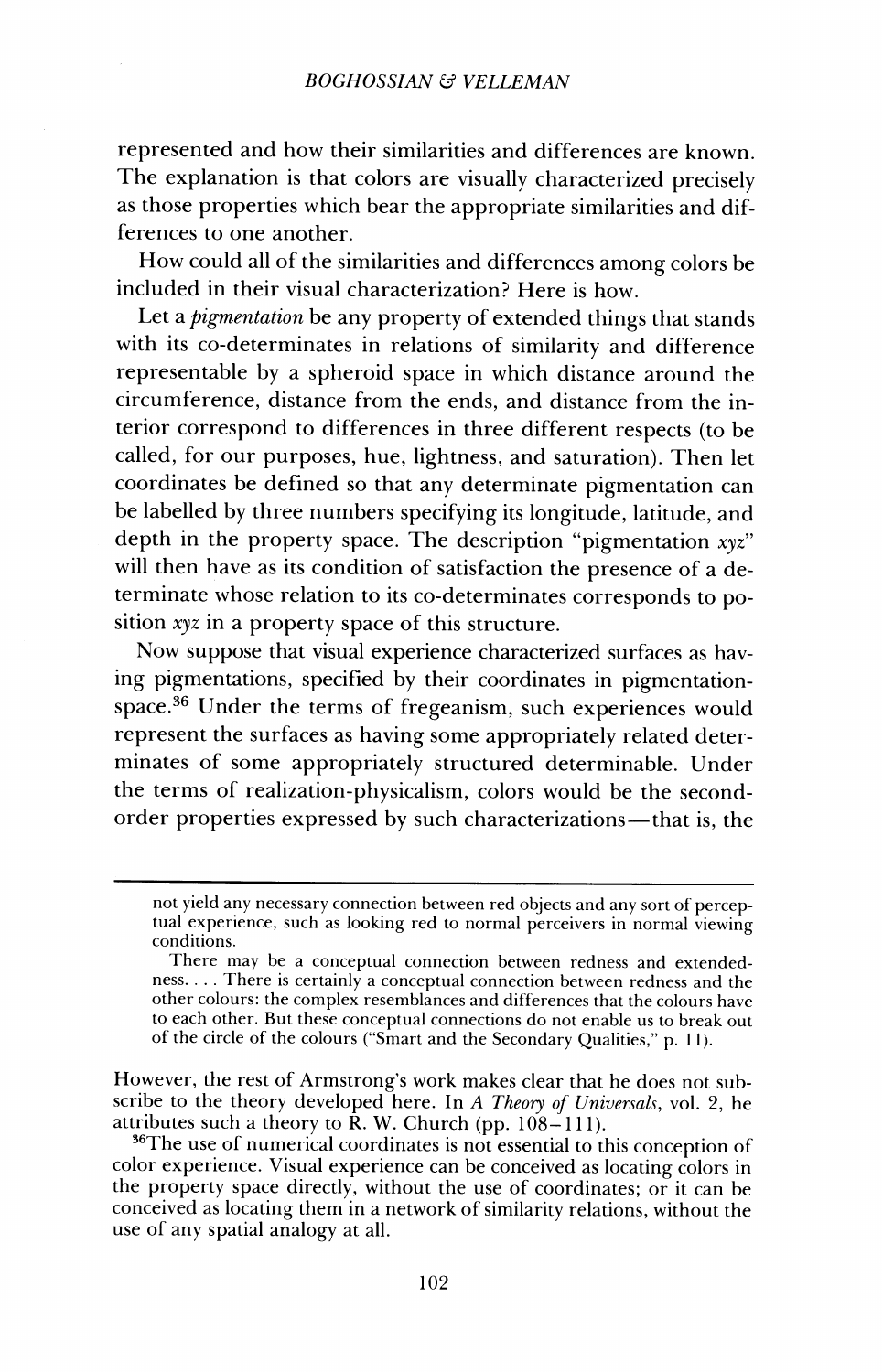properties of having appropriately related determinates of an appropriately structured determinable.

We believe that this version of the proposal can account for all of the knowledge claimed in our epistemological intuitions. Reflection on the visual characterization of objects as having pigmentations *xyz* and *qrs* would yield the appropriate knowledge about the higher-order properties that the objects were thereby seen as having. That is, it would reveal that the experience represented its objects as having genuine, co-determinate properties, properties identical to those represented by internally similar experiences and differing from one another in degrees proportionate to  $x-q$ , *y—r,* and *z—s.* One would therefore know when one was seeing things as red or orange, and one would be able to tell their similarities and differences.

Unfortunately, this remedy for earlier epistemological problems only creates new ones. Once all of the requisite information has been encoded into the proposed visual characterization of colors, the resulting proposal—in any version—credits the subject of that experience with too much knowledge rather than too little. For it implies that the characterization of any one color encompasses that color'<sup>s</sup> relations to all of the others, by locating it in a fully conceived color space. If color experience conformed to this proposal, the difference between red and orange would not only be evident from the experiences of seeing red and orange; it would be evident from the experience of seeing red alone, since that experience, by representing red as located in a property space of a particular shape, would already intimate the locations of codeterminate properties. The characterization of something as having a property located at longitude x, latitude y, and depth *z* in a space of co-determinate properties would already suggest the location of properties to the north or south, properties to the east or west, and properties above or below. Yet the experience of seeing something as red does not by itself reveal that the property now in view has a yellower neighbor (orange) and a bluer neighbor (violet), nor that it has more or less bright and more or less saturated neighbors, either. The current proposal has the unfortunate consequence that to see one color is, in a sense, to see them all.<sup>37</sup>

<sup>&</sup>lt;sup>37</sup>A proponent of this theory may reply that the complete conception of color space may be acquired gradually, as the subject of visual experience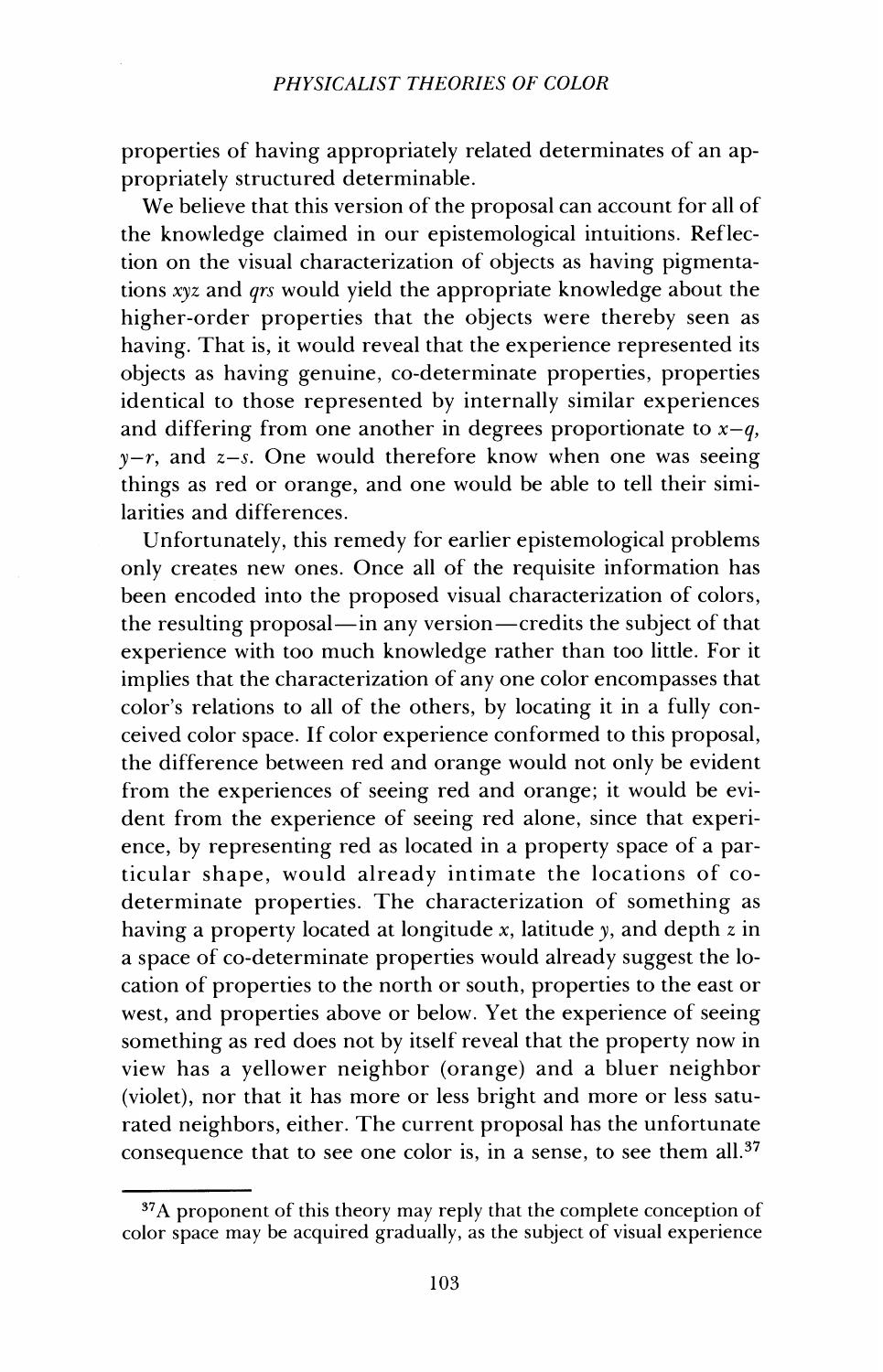The current proposal thus continues to get the epistemology of color wrong.

#### *The Initial Fregean, Realization-Theoretic Proposal*

We therefore return to the initial candidate for a fregean, realization-theoretic version of physicalism. This was the theory that objects are visually characterized as having properties that normally cause color sensations, and that colors are the higherorder properties expressed by these characterizations.<sup>38</sup>

The content that this theory assigns to visual experience, say, of red would be introspectively recognizable as representing a genuine property; for even if there is no property that'<sup>s</sup> predominantly responsible for sensations of red, the property of having such a property is undoubtedly genuine. Furthermore, any internally similar experience would be introspectively recognizable as representing the same (higher-order) property, by virtue of con-

What'<sup>s</sup> more, the most plausible account of how a naive subject might discover color space is not compatible with the proposal under consideration. For according to the proposal, either one already sees colors in terms of their locations in a space of co-determinates—in which case the appearance of one color already alludes to the others—or one doesn't yet see colors in terms of their locations in color space—in which case, their appearances furnish no grounds for drawing the similarities and differences constitutive of such a space. One colored surface will appear to differ from another along three dimensions, according to the proposal, only if each surface is already seen under characterizations specifying three coordinates for its pigmentation. Hence the proposal doesn't allow for the possibility of *discovering* the dimensions of color space *on the basis of* what is seen in color experience. If one doesn't already see colors under characterizations locating them in such a space, then one sees nothing on the basis of which locations could be assigned to them.

<sup>38</sup>Whether one regards realization-physicalism as equivalent to dispositionalism will depend on one'<sup>s</sup> views on the relation between dispositions and their bases. For a dispositionalist theory of color that may be equivalent to realization-physicalism, see Christopher Peacocke, "Colour Concepts and Colour Experience," *Synthese* 58 (1984), pp. 365-381.

encounters new colors. But this reply isn't to the point, because our objection is not especially about the acquisition of color concepts. What refutes the present theory of color representation is not just that someone who has never seen orange cannot derive the concept of it from seeing red. It'<sup>s</sup> also that someone who has seen both red and orange still does not have experiences of either color that, by themselves, would ground knowledge about the other.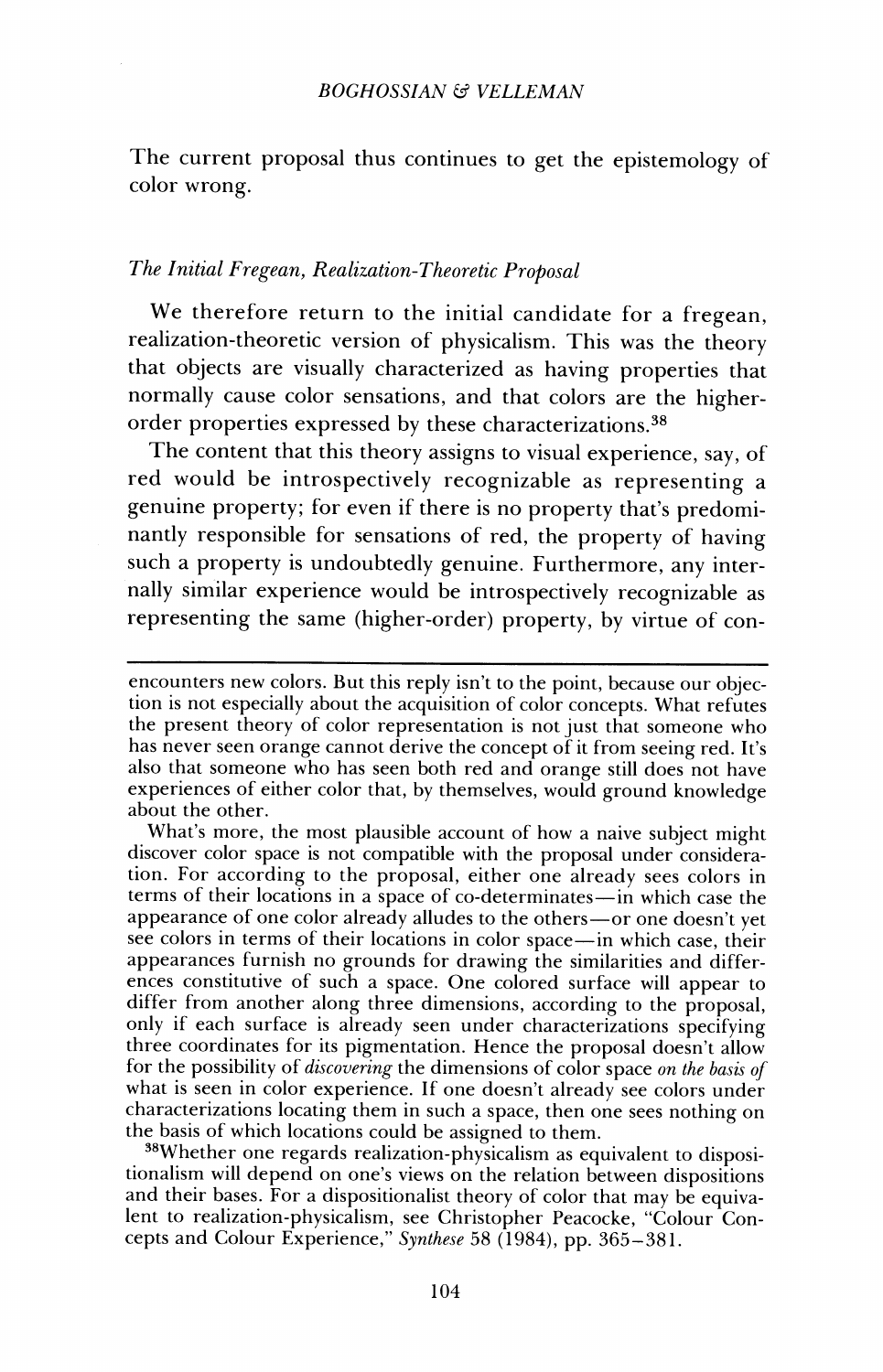taining the same characterization. And color properties, so defined, would stand in relations of similarity and difference generated by similarities and differences among the associated sensations. If one visual sensation differed from another in various respects, then the properties of being equipped to cause those sensations would differ isomorphically, by differing as to the sensations caused. Reflection on how it feels to see things as red and as orange would therefore be sufficient to reveal similarities and differences among those colors.

This fregean, realization-theoretic version of physicalism can therefore account for our knowledge of colors. Unfortunately, it does so at the expense of misrepresenting the *phenomenology* of color experience.

The present theory implies that the content of visual experience alludes to color qualia as properties distinct from the perceived colors of objects.<sup>39</sup> In order for one to see an object as having the property that causes visual experiences with a particular feel, one'<sup>s</sup> experience would have to represent that feel as well as the property causing it. And one's experience would then lack the naiveté characteristic of vision.

Visual experience is naive in the sense that it doesn't distinguish between the perceived properties of objects and the properties of perceptions. Whereas the experience of pain, for example, distinguishes between an external cause (a pin'<sup>s</sup> sharpness) and its sensory effect (a finger'<sup>s</sup> pain), visual experience does not distinguish between color as it is in the object and as it feels to the eye: one feels sharp points as causing pains but one doesn't see colored surfaces as causing visual feels. The normal experience of seeing an object as red no more alludes to a sensation as distinct from the object'<sup>s</sup> redness than it does to tomatoes or fire engines.

Thus, the only version of physicalism that gets the epistemology of color experience right gets the phenomenology wrong. In our opinion, any version of physicalism that acknowledges color *qualia* will commit the same phenomenological error, since it will imply that visual experience always has introspectible color qualities over and above the color properties that it attributes to objects. But this

<sup>&</sup>lt;sup>39</sup>The following argument is developed more fully in "Colour as a Secondary Quality," pp. 94-96.